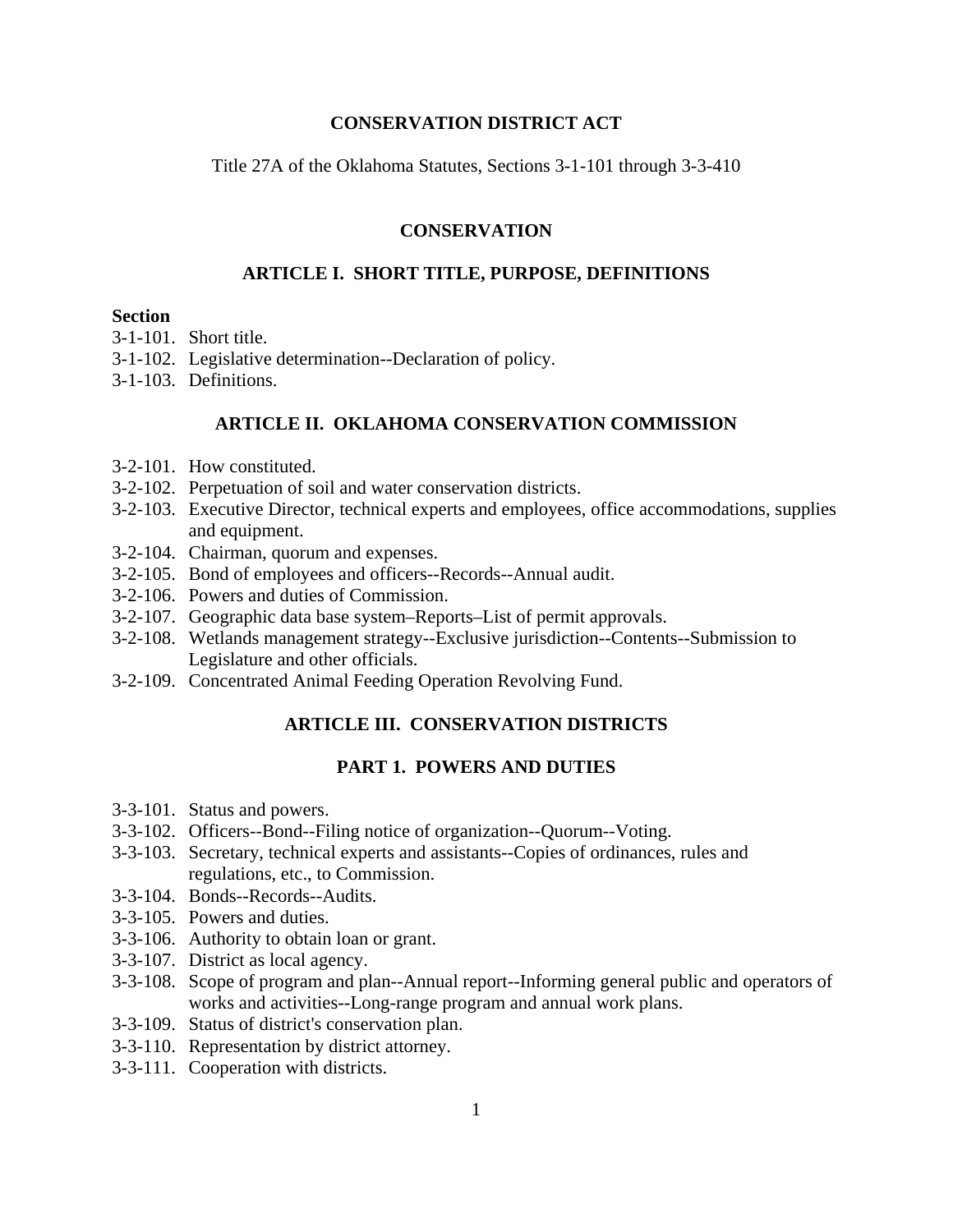- 3-3-112. Cooperation between districts.
- 3-3-113. Procedure.

# **PART 1A. CONSERVATION COST-SHARE PROGRAM**

- 3-3-114. Purpose–Rules–Definition.
- 3-3-115. Conservation Cost-Share Fund.
- 3-3-116. Applications.
- 3-3-117. Financial or general obligation of state–Construction of act.

# **PART 2. GOVERNING BODY**

- 3-3-201. Directors.
- 3-3-202. Advisory committees.

# **PART 3. ELECTIONS**

- 3-3-301. Date of election--Eligible voters.
- 3-3-302. Notice of filing period.
- 3-3-303. Filing period, notification and declaration of candidacy.
- 3-3-304. Election of directors.

### **PART 4. MISCELLANEOUS**

- 3-3-401. Change of name.
- 3-3-402. Certificate of Secretary of State as evidence.
- 3-3-403. Filing, recording, certification--Fees and charges.
- 3-3-404. County funds may be appropriated.
- 3-3-405. Fund created.
- 3-3-406. Control.
- 3-3-407. Allocation of funds.
- 3-3-408. Requirements for funds to be expended.
- 3-3-409. Restriction on use of funds.
- 3-3-410. Payment of insurance premiums for employees.

## **Cross References**

Conservation districts, participation in the Risk Management Program, see Title 74, § 85.34G.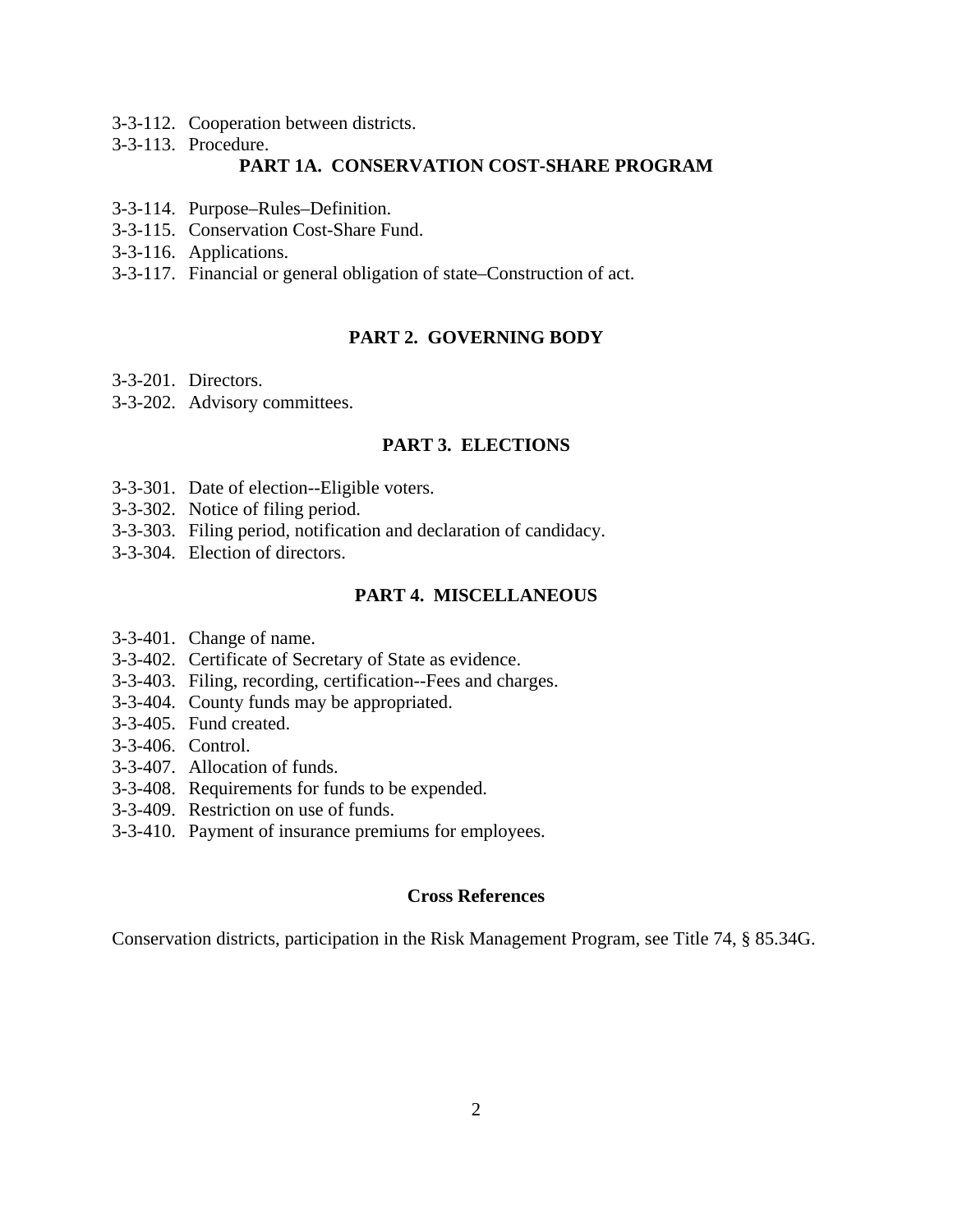# **ARTICLE I. SHORT TITLE, PURPOSE, DEFINITIONS**

### **§ 3-1-101. Short title**

This chapter<sup>1</sup> shall be known and may be cited as the "Conservation District Act". Laws 1971, c. 346, § 15-101, operative July 1, 1971. Renumbered from Title 82, § 1501-101 and amended by Laws 1993, c. 145, §§ 204, 359, eff. July 1, 1993.

<sup>1</sup>Section 3-1-101 et seq. of this title.

### **§ 3-1-102. Legislative determination--Declaration of policy**

 In recognition of the ever-increasing demands on the renewable natural resources of the state and of the need to preserve, protect and develop such resources at such a rate and at such levels of quality as will meet the needs of the people of the state, it is hereby declared to be the policy of the State of Oklahoma to provide for the conservation of the renewable natural resources of this state, and for the control and prevention of soil erosion, and for the prevention of floodwater and sediment damages, and for furthering the conservation, development, utilization and disposal of water, and thereby to preserve and develop natural resources, control floods, conserve and develop water resources and water quality, prevent impairment of dams and reservoirs, preserve wildlife, preserve natural beauty, promote recreational development, protect the tax base, protect public lands and protect and promote the health, safety and general welfare of the people of this state. It is further the policy of the Legislature to authorize conservation districts established under the Conservation District Act to serve as the primary local unit of government responsible for the conservation of the renewable natural resources of this state, and competent to administer, in close cooperation with landowners and occupiers, with local governmental units, and with agencies of the government of this state and of the United States, projects, programs and activities suitable for effectuating the policy of the Conservation District Act.<sup>1</sup> Provided, however, in those areas included within the existing jurisdiction of planning commissions created pursuant to the provisions of Titles 11 and/or 19, of the Oklahoma Statutes or their successors, such districts shall serve as the collateral units of government so responsible.

Laws 1971, c. 346, § 15-102, operative July 1, 1971. Renumbered from Title 82, § 1501-102 and amended by Laws 1993, c. 145, §§ 205, 359, eff. July 1, 1993.

<sup>1</sup>Section 3-1-101 et seq. of this title.

### **§ 3-1-103. Definitions**

As used in the Conservation District  $Act<sup>1</sup>$ 

 1. "District" or "conservation district" means a governmental subdivision of this state, and a public body corporate and politic, organized in accordance with the provisions of the Conservation District Act, for the purposes, with the powers, and subject to the restrictions hereinafter set forth.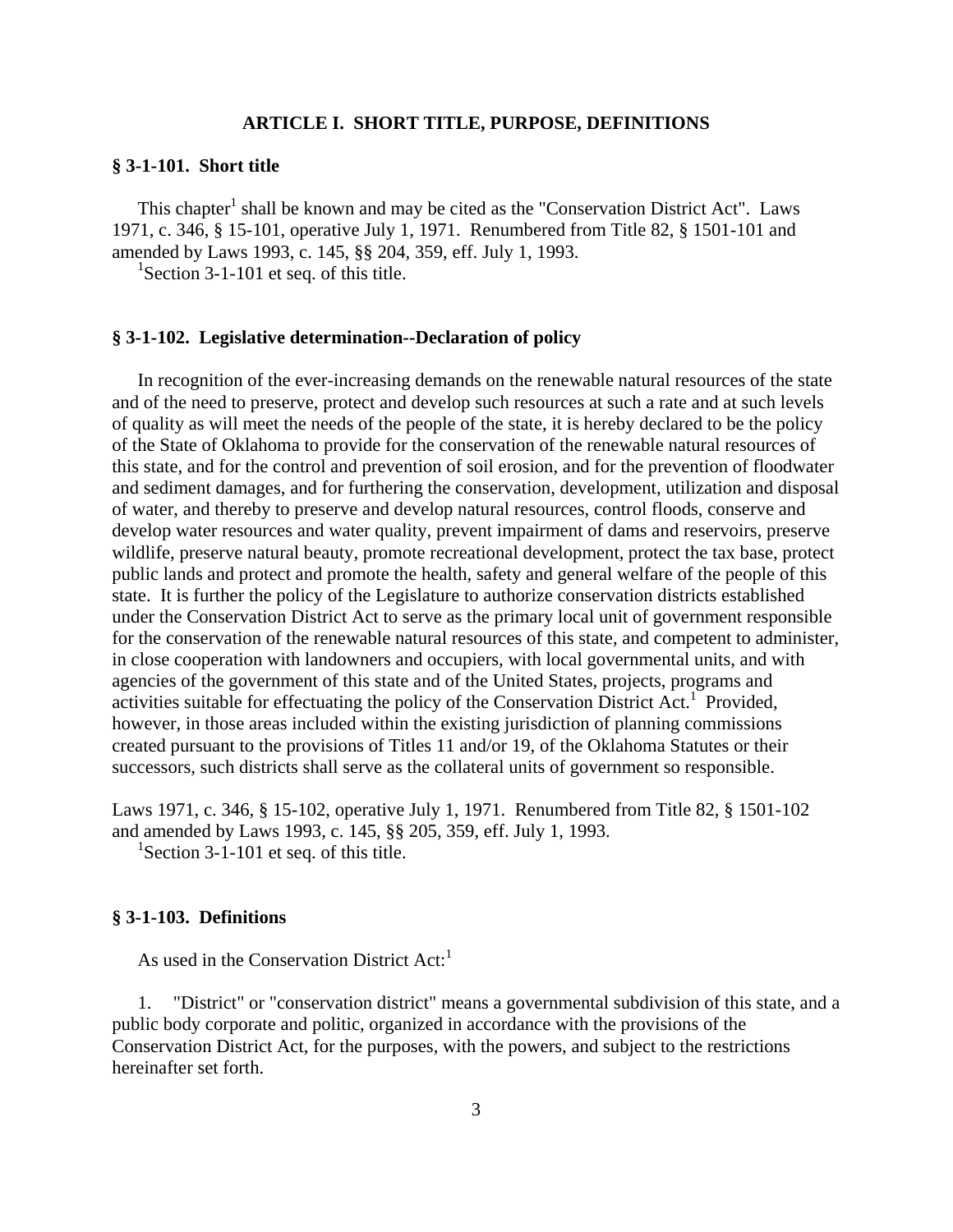2. "Director" means a member of the governing body of a conservation district, elected or appointed in accordance with the provisions of the Conservation District Act.

3. "Commission" means the Oklahoma Conservation Commission.

4. "State" means the State of Oklahoma.

 5. "Agency of this state" includes the government of this state and any subdivision, agency or instrumentality, corporate or otherwise, of the government of this state.

 6. "United States" or "agencies of the United States" includes the United States of America, and any department, agency or instrumentality of the federal government.

 7. "Government" or "governmental" includes the government of this state, the government of the United States, and any subdivision, agency or instrumentality, corporate or otherwise, of either of them.

8. "Due notice" which shall be in conformance with the Administrative Procedures  $Act<sup>2</sup>$ means notice published at least twice, with an interval of at least seven (7) days between the two publication dates, in a newspaper or other publication of general circulation within the district, or, if no such publication of general circulation be available, by posting at five conspicuous places within the district, such posting to include, where possible, posting at public places where it may be customary to post notices concerning county or municipal affairs generally. At any hearing held pursuant to such notice, at the time and place designated in such notice, adjournment may be made from time to time without the necessity of renewing such notice for such adjourned dates.

 9. "District cooperator" means any person that has entered into a cooperative agreement with a conservation district for the purpose of protecting, conserving and practicing wise use of the renewable natural resources under his control.

 10. "Renewable natural resources", "natural resources" or "resources" include land, soil, excess surface water, vegetation, trees, natural beauty, scenery and open space.

 11. "Conservation" includes conservation, development, improvement, maintenance, preservation, protection and wise use of land, water and related natural resources; the control and prevention of floodwater and sediment damages; and the disposal of excess surface waters.

 12. "Cost/Share program" means the assumption by the state of a proportional share of the cost of installing conservation structures or management practices on lands for public and environmental benefits.

 13. "Management practices" means a control method or combination of control methods that is determined to be the most effective and practicable means of preventing soil loss from erosion or reducing the amount of nonpoint source pollution from a given land use.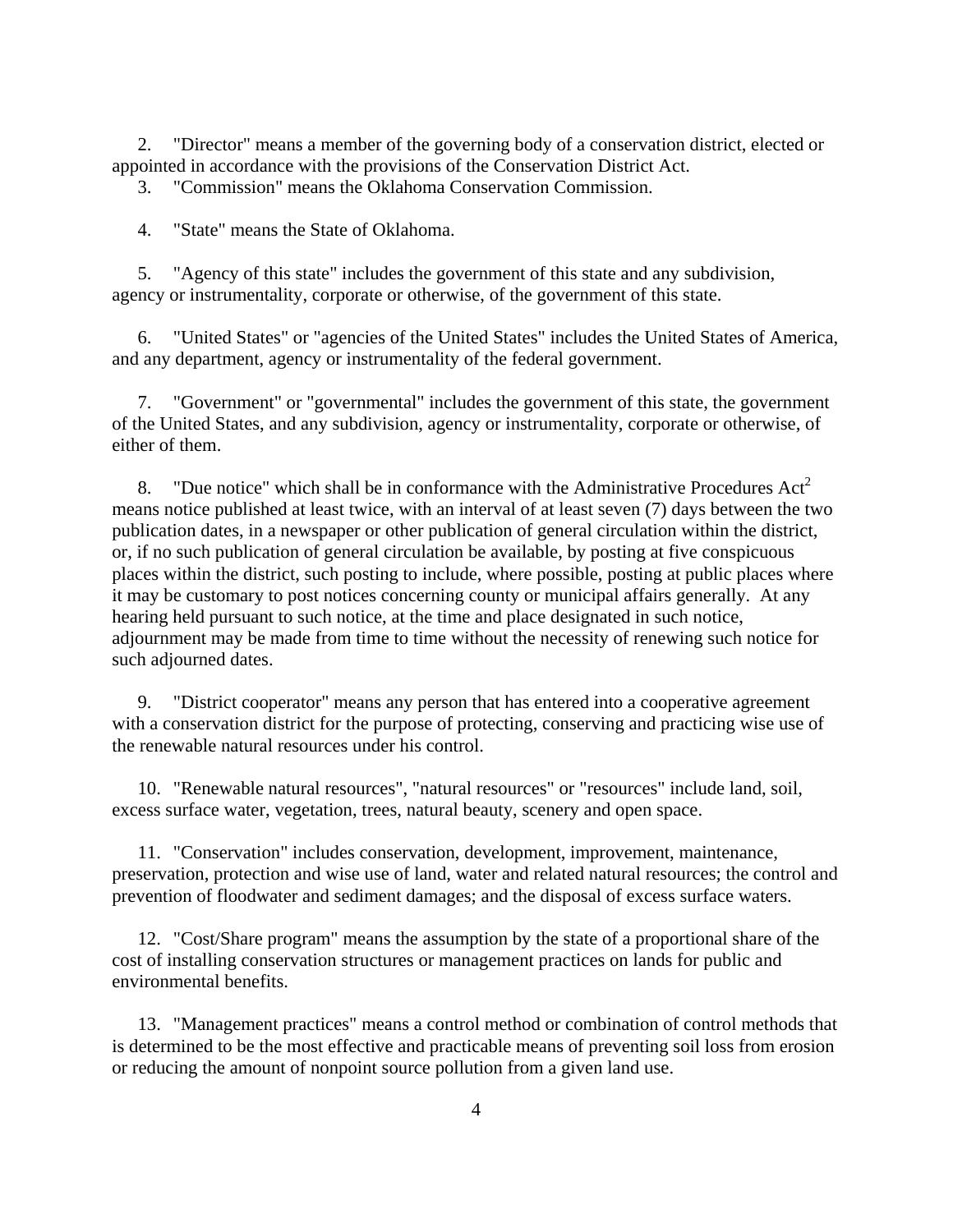14. "Nonpoint source" shall have the same meaning as such word is defined by the Oklahoma Environmental Quality Act.<sup>3</sup>

 15. "Pollution" shall have the same meaning as such word is defined by the Oklahoma Environmental Quality Act.

 16. "Nonpoint source working group" means an advisory group established by the Conservation Commission to provide input into the state's nonpoint source management and assessment program and is open to federal, state and local environmental agencies and natural resource agencies and other interested groups;

17. "Watershed" means an area of land that drains to a given point;

18. "Blue Thumb Program" means a nonpoint source educational program emphasizing water quality education, including volunteer monitoring;

19. "Soil science" means the science which:

- a. Is the study of physical, chemical, and biological processes taking place in both naturally occurring and reconstructed unconsolidated material formed by the alteration of parent rock due to exposure at the earth's surface, and
- b. Includes sampling, measuring, identification, characterization, classification, and mapping of soil materials and migration of water solute, air and other gaseous components in the unsaturated portion of the earth; and
- 20. "Soil scientist" means a person who:
	- a. has earned a baccalaureate or higher degree in a field of soil science from an institution of higher education which is accredited by a regional or national accrediting agency, with a minimum of thirty (30) semester hours or forty-five (45) quarter hours of undergraduate work in a field of biological, physical, or earth science with a minimum of fifteen (15) semester hours of core soil science courses; and
	- b. has a specific and continuous record of related and verifiable soil science work experience for two (2) years. Publications in a soil science publication or prior qualifications as an expert witness in administrative or judicial proceeding, hearing or trial shall be prima facie verification of experience related to soil science.

Amended by Laws 1997, c. 217, § 4, eff. July 1, 1997; Laws 1998, c. 5, § 12, emerg. eff. March 4, 1998; Laws 1998, c. 271, § 1, eff. July 1, 1998.

<sup>1</sup>Title 27A,  $\S 3$ -1-101 et seq. <sup>2</sup>Title 75,  $\S$  250 et seq.  ${}^{3}$ Title 27A, § 1-1-101 et seq.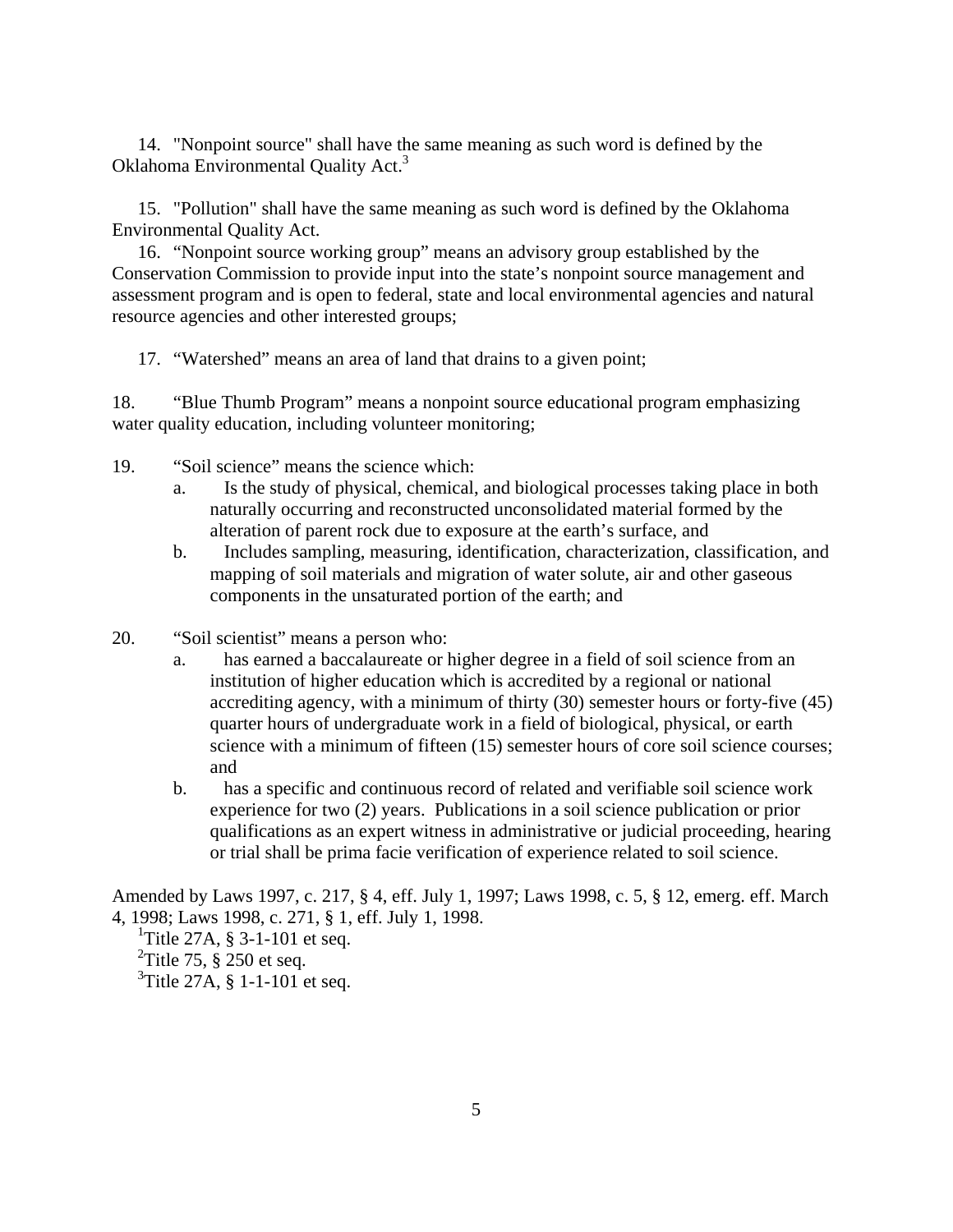# **ARTICLE II. OKLAHOMA CONSERVATION COMMISSION**

### **§ 3-2-101. How constituted**

 A. There is hereby established, to serve as an agency of the state and to perform the functions conferred upon it in the Conservation District Act,<sup>1</sup> the Oklahoma Conservation Commission, which commission shall succeed to all the powers, duties and property, of the State Soil Conservation Board. The Commission shall consist of five (5) members whose qualifications and manner of appointment shall be hereinafter designated. The State of Oklahoma is hereby divided into five state areas for the purpose of selecting the members of the Oklahoma Conservation Commission. Each of the state areas shall be composed of the following counties:

State Area No. 1 comprising fifteen counties:

| Cimarron | Woodward | <b>Blaine</b> |
|----------|----------|---------------|
| Texas    | Dewey    | Alfalfa       |
| Beaver   | Canadian | Grant         |
| Harper   | Woods    | Garfield      |
| Ellis    | Major    | Kingfisher    |

State Area No. 2 comprising fifteen counties:

| Kay    | Oklahoma     | Love     |
|--------|--------------|----------|
| Noble  | Cleveland    | Seminole |
| Logan  | McClain      | Garvin   |
| Payne  | Lincoln      | Murray   |
| Pawnee | Pottawatomie | Carter   |

State Area No. 3 comprising sixteen counties:

| Osage      | Rogers       | Cherokee |
|------------|--------------|----------|
| Creek      | Wagoner      | Sequoyah |
| Washington | Muskogee     | Adair    |
| Tulsa      | Craig        | Delaware |
| Okmulgee   | <b>Mayes</b> | Ottawa   |
| Nowata     |              |          |

State Area No. 4 comprising fifteen counties:

| Roger Mills | Custer  | Comanche  |
|-------------|---------|-----------|
| Beckham     | Washita | Cotton    |
| Greer       | Kiowa   | Grady     |
| Harmon      | Tillman | Stephens  |
| Jackson     | Caddo   | Jefferson |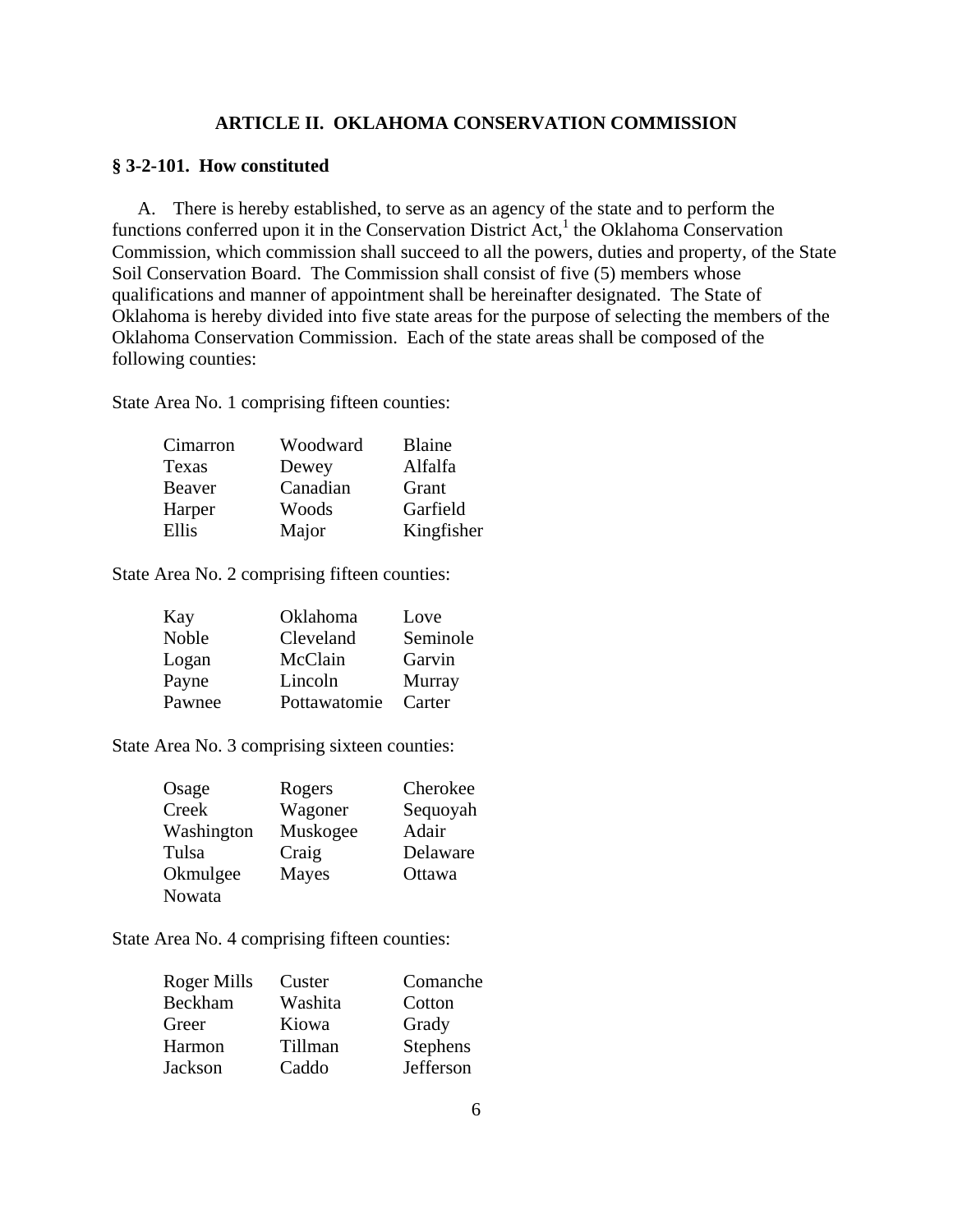State Area No. 5 comprising sixteen counties:

| Okfuskee | Atoka        | Latimer    |
|----------|--------------|------------|
| Hughes   | <b>Bryan</b> | Pushmataha |
| Pontotoc | Pittsburg    | Choctaw    |
| Johnston | McIntosh     | Le Flore   |
| Marshall | Haskell      | McCurtain  |
| Coal     |              |            |

B. The entire territory of this state shall be included within conservation districts.

 C. The Governor shall appoint one member from each of the five state areas as herein created, and each such member so appointed shall be, at the time of his appointment a Conservation District Director. Each member of the Oklahoma Conservation Commission shall be a Conservation District Director during the entire term as a Commission member. No fewer than three members of said Board shall be actively engaged in the practice of farming and/or ranching or shall derive at least a majority of their income from farming and/or ranching. As a condition to their appointment, such members shall be residents of the state area from which they are appointed. Such appointments shall be made by the Governor and shall be subject to confirmation by the Senate and such appointments shall be made by the Governor within thirty (30) days after the expiration of the terms of office of said members. Each member shall serve for a period of five (5) years, and shall be removed only for cause. In the event of a vacancy, the vacancy shall be filled in the same manner as the original appointment was made and by the same appointing authority.

 D. The Commission shall keep a record of its official actions, shall adopt a seal, which seal shall be judicially noticed, and may perform such acts, hold such public hearings and promulgate such rules and regulations as may be necessary for the execution of its functions under the Conservation District Act.

Laws 1971, c. 346, § 15-201, operative July 1, 1971. Renumbered from Title 82, § 1501-201 and amended by Laws 1993, c. 145, §§ 207, 359, eff. July 1, 1993. <sup>1</sup>Section 3-1-101 et seq. of this title.

### **§ 3-2-102. Perpetuation of soil and water conservation districts**

 All soil and water conservation districts organized on the date of the adoption of the Conservation District  $Act<sup>1</sup>$  are perpetuated and shall continue to exist as conservation districts under the Conservation District Act.

Laws 1971, c. 346, § 15-301, operative July 1, 1971. Renumbered from Title 82, § 1501-301 and amended by Laws 1993, c. 145, §§ 208, 359, eff. July 1, 1993.

<sup>1</sup>Section 3-1-101 et seq. of this title.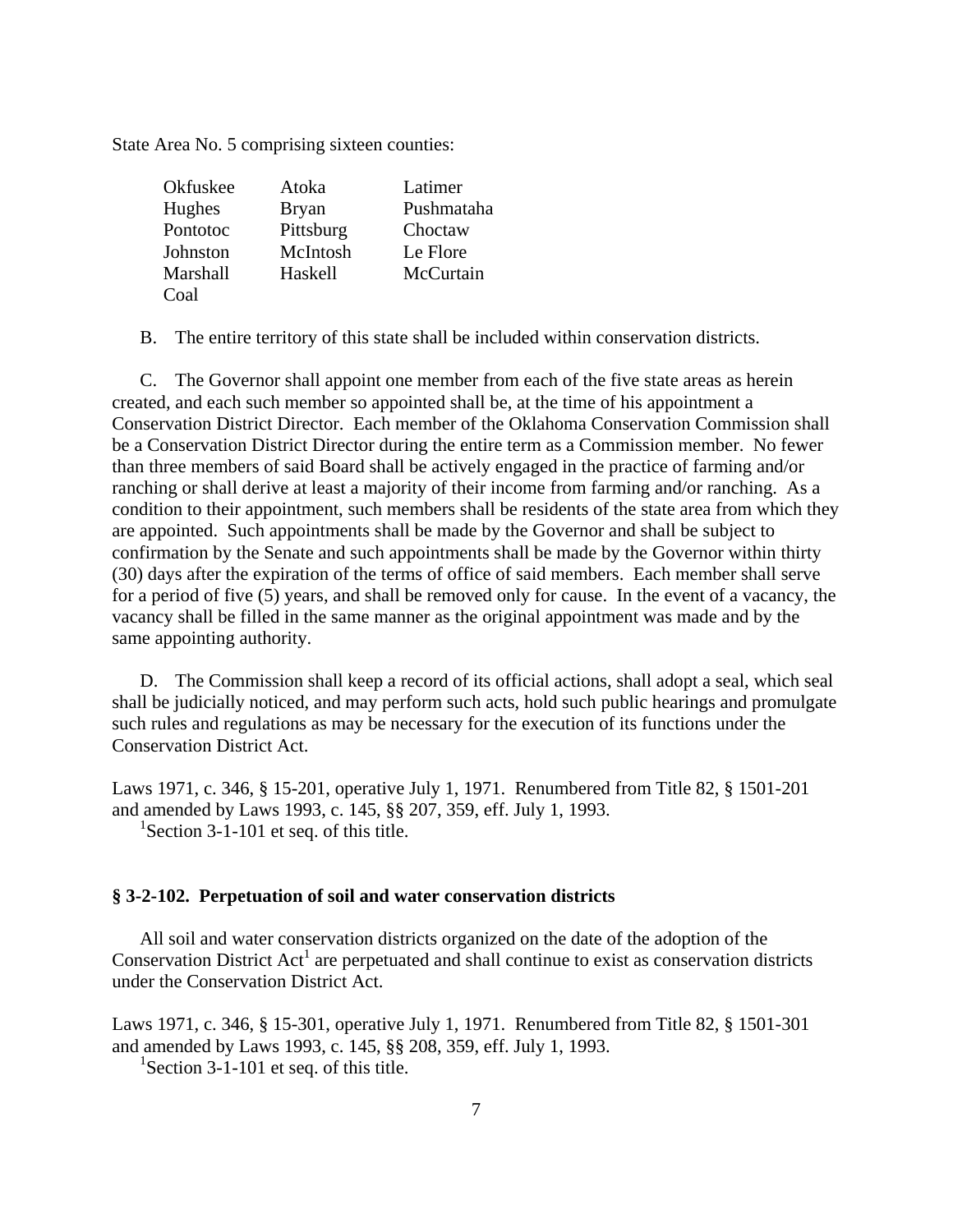# **§ 3-2-103. Executive Director, technical experts and employees, office accommodations, supplies and equipment**

A. The Commission:

 1. May employ an Executive Director and such technical experts and such other agents and employees, permanent and temporary, as may be required, and shall determine their qualifications, duties, and compensation;

 2. May call upon the Attorney General of the state for such legal services as may be required; and

 3. Shall have authority to delegate to its chairman, to one or more of its members, or to one or more agents or employees, such powers and duties as it may deem proper.

 B. Offices shall be provided by the Department of Central Services in Oklahoma City. Upon request of the Commission for the purpose of carrying out any of its functions, the supervising officer of any state agency, or of any state institution of learning, shall, insofar as may be possible under available appropriations and having due regard to the needs of the agency to which the request is directed, assign or detail to the Commission members of the staff or personnel of such agency or institution of learning, and make such special reports, surveys, or studies as the Commission may request.

Laws 1971, c. 346, § 15-202, operative July 1, 1971. Laws 1983, c. 304, § 166, eff. July 1, 1983. Renumbered from Title 82, § 1501-202 and amended by Laws 1993, c. 145, §§ 209, 359, eff. July 1, 1993.

## **§ 3-2-104. Chairman, quorum and expenses**

 The Commission shall reorganize annually and select a chairman from among its members who shall serve for one (1) year from the date of selection. A member of the Commission shall hold office so long as such member retains the office by virtue of which he shall be serving on the Commission. A majority of the Commission shall constitute a quorum, and the concurrence of a majority in any matter within their duties shall be required for its determination. The chairman and members of the Commission shall be entitled to receive reimbursement for traveling expenses necessarily incurred in the performance of their duties in accordance with the State Travel Reimbursement Act.<sup>1</sup>

Laws 1971, c. 346, § 15-203, operative July 1, 1971. Laws 1985, c. 178, § 79, operative July 1, 1985. Renumbered from Title 82, § 1501-203 and amended by Laws 1993, c. 145, §§ 210, 359, eff. July 1, 1993.

<sup>1</sup>Title 74,  $\S$  500.1 et seq.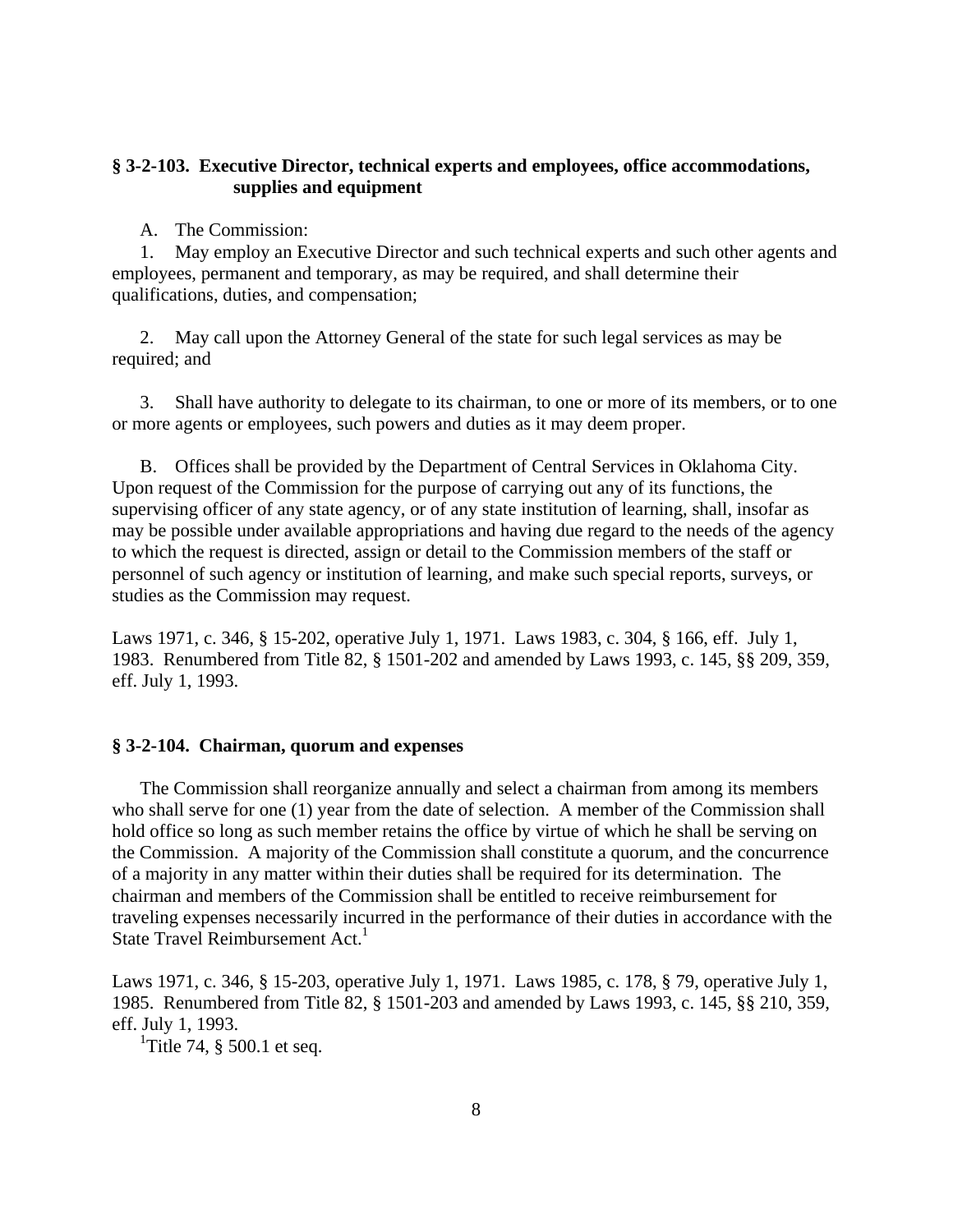### **§ 3-2-105. Bond of employees and officers--Records--Annual audit**

The Commission shall:

 1. Provide for the execution of surety bonds for all employees and officers who shall be entrusted with funds or property;

 2. Provide for the keeping of a full and accurate record of all proceedings and of all resolutions, regulations and orders issued or adopted; and

 3. Provide for and submit to an annual audit of its records and accounts of receipts and disbursements.

Laws 1971, c. 346, § 15-204, operative July 1, 1971. Renumbered from Title 82, § 1501-204 and amended by Laws 1993, c. 145, §§ 216, 359, eff. July 1, 1993.

## **§ 3-2-106. Powers and duties of Commission**

 A. In addition to other powers and duties specified by law and except as otherwise provided by law, the Oklahoma Conservation Commission shall have the power and duty to:

 1. Offer the assistance as may be appropriate to the directors of conservation districts in the carrying out of any of their powers and programs and to:

- a. assist and guide districts in the preparation and carrying out of programs for resource conservation authorized under the Conservation District Act.<sup>1</sup>
- b. review district programs,
- c. coordinate the programs of the several districts and resolve any conflicts in such programs, and
- d. facilitate, promote, assist, harmonize, coordinate and guide the resource conservation programs and activities of districts as they relate to other special purpose districts, counties and other public agencies.

 2. Keep the directors of each of the several districts informed of the activities and experience of all other districts, and to facilitate an interchange of advice and experience between such districts and cooperation between them.

 3. Review agreements, or forms of agreements, proposed to be entered into by districts with other districts or with any state, federal, or interstate, or other public or private agency, organization or individual, and advise the districts concerning such agreements or forms of agreements.

4. Secure the cooperation and assistance of the United States and any of its agencies, and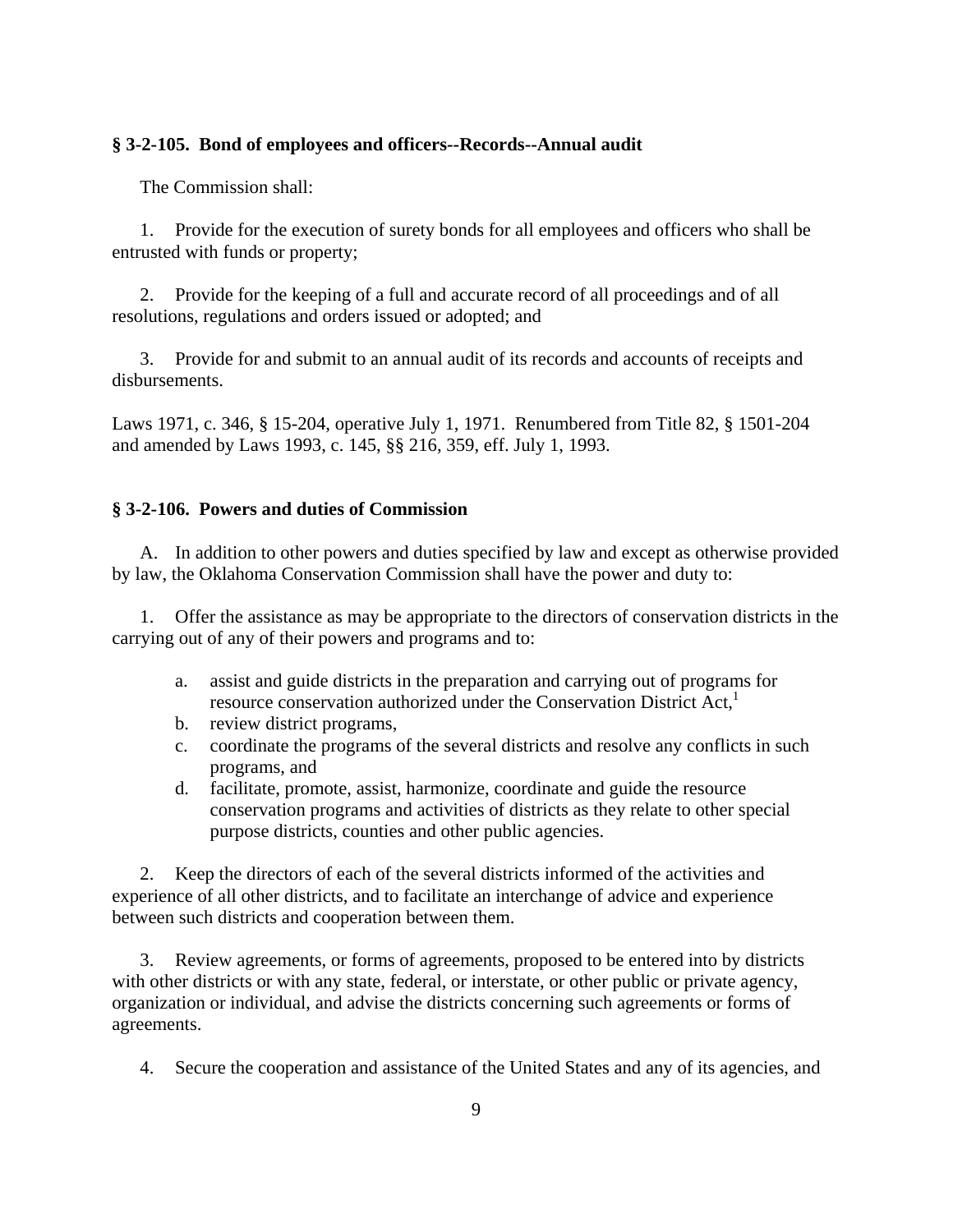of agencies of this state, in the work of such districts and to accept donations, grants, gifts and contributions in money, services or otherwise from the United States or any of its agencies or from the state or any of its agencies in order to carry out the purposes of the Conservation District Act.

 5. Disseminate information throughout the state concerning the activities and programs of the conservation districts and to make available information concerning the needs and the work of the conservation districts and Commission to the Governor, the Legislature, executive agencies of the government of this state, political subdivisions of this state, cooperating federal agencies and the general public.

 6. Serve along with conservation districts as the official state agencies for cooperating with the Soil Conservation Service of the United States Department of Agriculture and carrying on conservation operations within the boundaries of conservation districts.

 7. Cooperate with and give such assistance as they deem necessary and proper to conservancy districts, watershed associations and other special purpose districts in the State of Oklahoma for the purpose of cooperating with the United States through the Secretary of Agriculture in the furtherance of conservation pursuant to the provisions of the Federal Watershed Protection and Flood Prevention Act, as amended.<sup>2</sup>

 8. Recommend the inclusion in annual and longer term budgets and appropriation legislation of the State of Oklahoma of funds necessary for appropriation by the Legislature to finance the activities of the Commission and the conservation districts and to:

- a. administer the provisions of the Conservation District Act hereafter enacted by the Legislature appropriating funds for expenditure in connection with the activities of conservation districts,
- b. distribute to conservation districts funds, equipment, supplies and services received by the Commission for that purpose from any source, subject to such conditions as shall be made applicable thereto in any state or federal statute or local ordinance making available such funds, property or services,
- c. issue regulations establishing guidelines and suitable controls to govern the use by conservation districts of such funds, property and services; and to review all budgets, administrative procedures and operations of such districts and advise the districts concerning their conformance with applicable laws and regulations.

 9. Enlist the cooperation and collaboration of state, federal, regional, interstate, local, public and private agencies with the conservation districts and to facilitate arrangements under which the conservation districts may serve county governing bodies and other agencies as their local operating agencies in the administration of any activity concerned with the conservation of renewable natural resources.

 10. Pursuant to procedures developed mutually by the Commission and federal, state and local agencies that are authorized to plan or administer activities significantly affecting the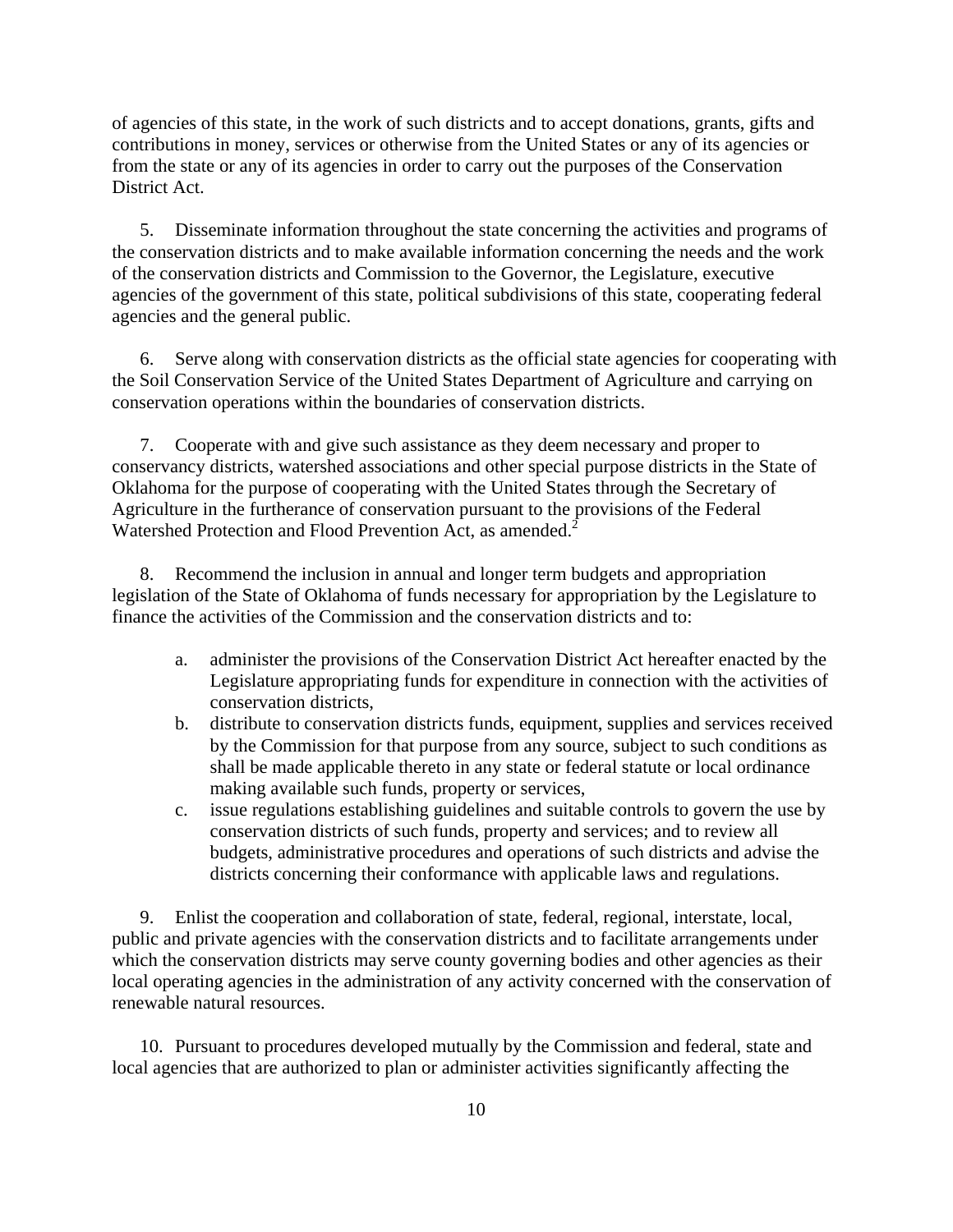conservation of renewable natural resources, receive from such agencies for review and comment suitable descriptions of their plans, programs and activities for purposes of coordination with district conservation programs and to arrange for and participate in conferences necessary to avoid conflict among such plans and programs, to call attention to omissions and to avoid duplication of effort.

 11. Compile information and make studies, summaries and analyses of district programs in relation to each other and to other resource conservation programs on a statewide basis.

 12. Except as otherwise assigned by law, carry out the policies of this state in programs at the state level for the conservation of the renewable natural resources of this state and represent the state in matters affecting such resources.

 13. Assist conservation districts in obtaining legal services from state and local legal officers.

 14. Require annual reports from conservation districts, the form and content of which shall be developed by the Commission in consultation with the district directors.

 15. Establish by regulations, with the assistance and advice of the State Auditor and Inspector, adequate and reasonably uniform accounting and auditing procedures which shall be used by conservation districts.

 16. Conduct workshops for district directors to instruct them on the subjects of district finances, the Conservation District Law and related laws, and their duties and responsibilities as directors.

 17. Assist and supervise districts in carrying out their responsibilities in accordance with the Oklahoma laws.

 18. Have power, by administrative order, upon the written request of the board of directors of the conservation district or districts involved, with a showing that such request has been approved by a majority vote of the members of each of the boards involved, to:

- a. transfer lands from one district established under the provisions of the Conservation District Act to another,
- b. divide a single district into two or more districts, each of which shall thereafter operate as a separate district under the provisions of the Conservation District Act, and
- c. consolidate two or more districts established under the provisions of the Conservation District Act, which consolidated area shall operate thereafter as a single district under the provisions of the Conservation District Act.

 19. Except as otherwise provided by law, act as the management agency having jurisdiction over and responsibility for directing nonpoint source pollution prevention programs outside the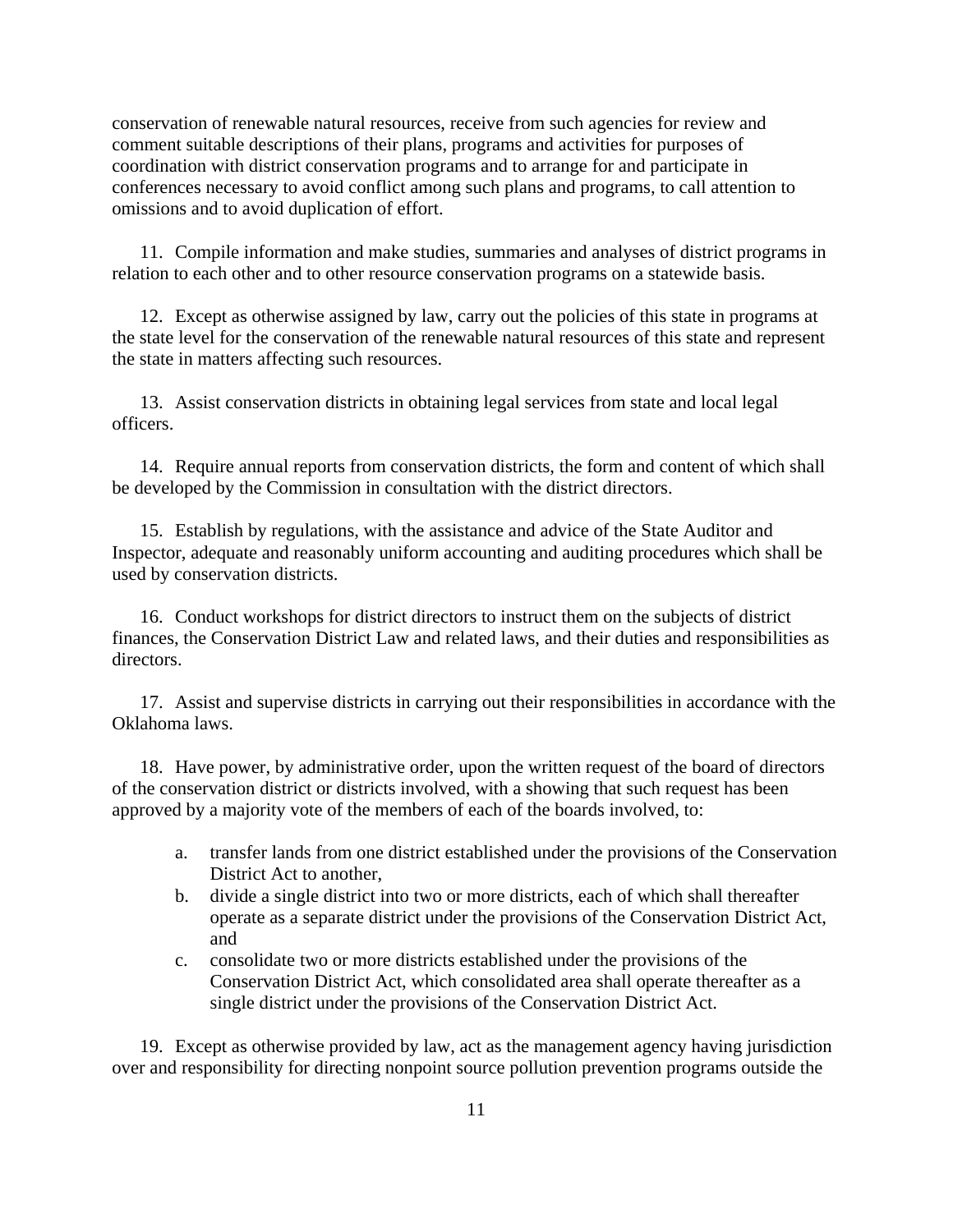jurisdiction or control of cities or towns in Oklahoma. The Commission, otherwise, shall be responsible for all identified nonpoint source categories except silviculture, urban storm water runoff and industrial runoff.

 20. Administer cost-share programs for the purpose of carrying out conservation or best management practices on the land to benefit the public through the prevention or reduction of soil erosion and nonpoint source pollution and through general resource management. The Commission is not authorized to implement mandatory compliance with management practices, except as otherwise provided by law, to abate agricultural nonpoint source pollution.

21. Plan watershed-based nonpoint source pollution control activities, including the development and implementation of conservation plans for the improvement and protection of the resources of the state.

22. Provide assistance to the Oklahoma Water Resources Board on lake projects through stream and river monitoring, assessing watershed activities impacting lake water quality and assisting in the development of a watershed management plan.

23. Maintain the activities of the state's nonpoint source working group.

24. Prepare, revise and review Oklahoma's nonpoint source management program and nonpoint source assessment report in coordination with other state environmental agencies and compile a comprehensive assessment for the state every five (5) years. Such management program and assessment report shall be distributed to the Governor, Secretary of Environment, the President Pro Tempore of the Senate and the Speaker of the House of Representatives.

25. Under the direction of the Office of the Secretary of Environment, develop and implement the state's nonpoint source water quality monitoring strategy in coordination with other environmental agencies.

26. Monitor, evaluate and assess waters of the state to determine the condition of streams and rivers impacted by nonpoint source pollution. In carrying out this area of responsibility, the Conservation Commission shall serve as the technical lead agency for nonpoint source pollution categories as defined in Section 319 of the Federal Clean Water Act or other subsequent federal or state nonpoint source programs.

27. Administer the Blue Thumb Program.

28. Enter into agreements or contracts for services with any of the substate planning districts recognized by the Oklahoma Department of Commerce.

29. Cooperate with the federal government, or any agency thereof, to participate in and coordinate with federal programs that will yield additional federal funds to the state for programs within the jurisdiction of the Conservation Commission. This participation shall be subject to the availability of state funds.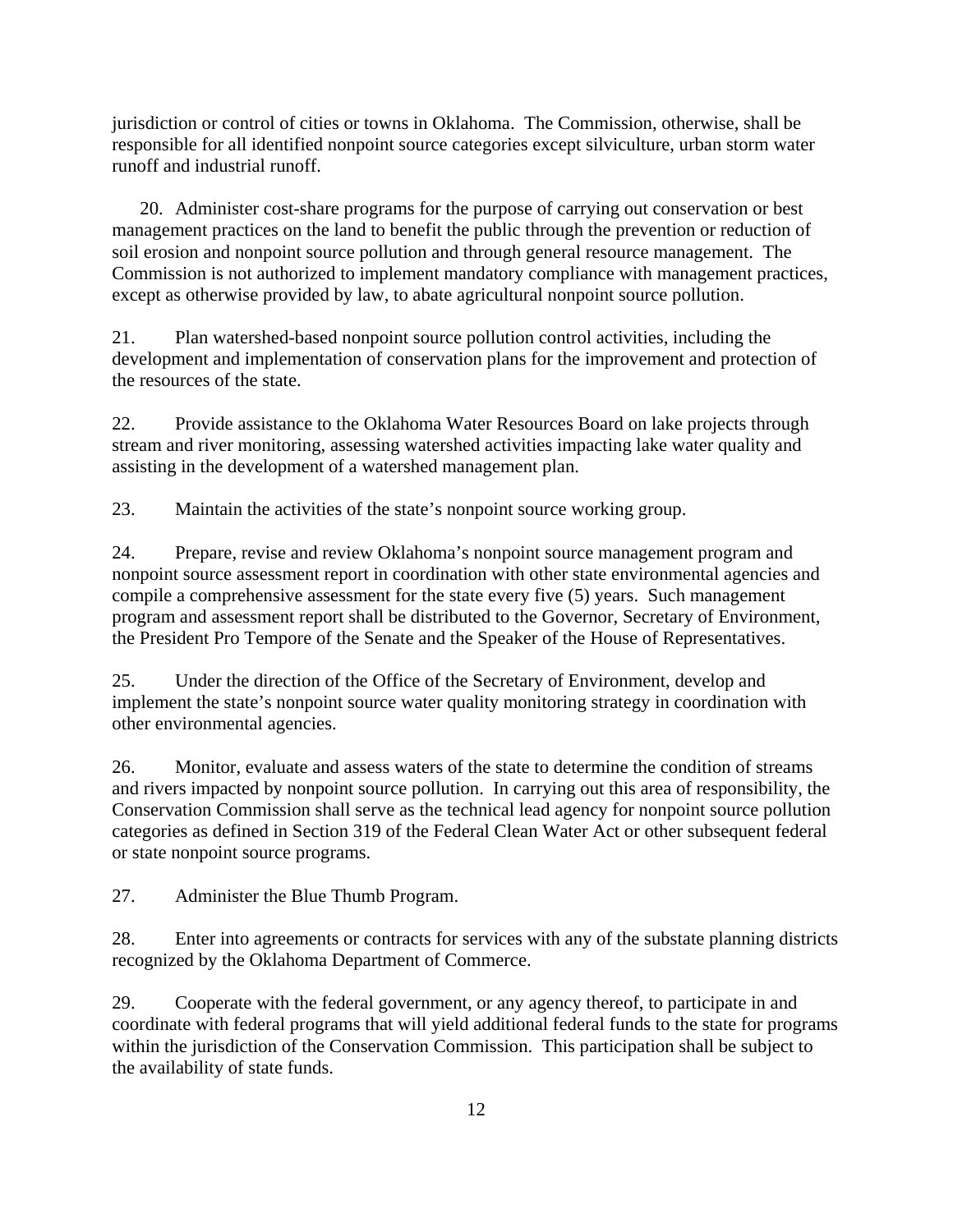30. Implement pilot projects and programs, subject to the availability of funds, that will demonstrate the latest technologies and applications in conservation programs that may provide direct or residual benefits to conservation practices in the state.

 B. Nothing in this act shall take away any of the present duties or responsibilities delegated by law or constitution to other environmental agencies.

Amended by Laws 1997, c. 217, § 5, eff. July 1, 1997; Laws 1998, c. 271, § 2 eff. July 1, 1998. <sup>1</sup>Title 27A,  $\S 3$ -1-101 et seq. 2 16 U.S.C.A. § 1001 et seq.

## **§ 3-2-107. Geographic data base system–Reports–List of permit**

 A. The Conservation Commission may establish and maintain an environmental and natural resources geographic data base system. Such system shall include but not be limited to pollution complaints filed with the state environmental agencies and state agencies with limited environmental responsibilities, resolutions of complaints and such other data as funds become available and as may be desirable and necessary to provide public access to specific site information.

 B. Not more than once each month, each state environmental agency and state agency with limited environmental responsibilities shall submit to the Conservation Commission a report listing the environmental pollution complaints received during the previous month. The report shall include the name of the complainant, if known, the address of the complainant, the location involved in the complaint, the name of the person or company and address thereof alleged to be responsible for the pollution and how the complaint was resolved. The report shall be in such form and made in such manner as is required by the Commission. The report shall be in writing or may be submitted in electronic data or machine-readable form at the discretion of the Commission.

 C. The Commission shall annually submit a report to the Speaker of the House of Representatives, the President Pro Tempore of the Senate, and the Governor containing the total number of pollution complaints filed, the total number of complaints and type of complaints addressed by each state environmental agency, the total number of such complaints resolved, the total number of complaints remaining to be resolved, the average time frame for resolving such complaints, and the historical comparison of complaint resolution in previous years, and any other information which the Commission believes is pertinent in regard to pollution complaints.

 D. The Conservation Commission may recover costs incurred in duplicating any reports made pursuant to the provisions of this section.

 E. The Department of Environmental Quality shall routinely provide the Conservation Commission with a list of permit approvals for inclusion in the Commission's data base.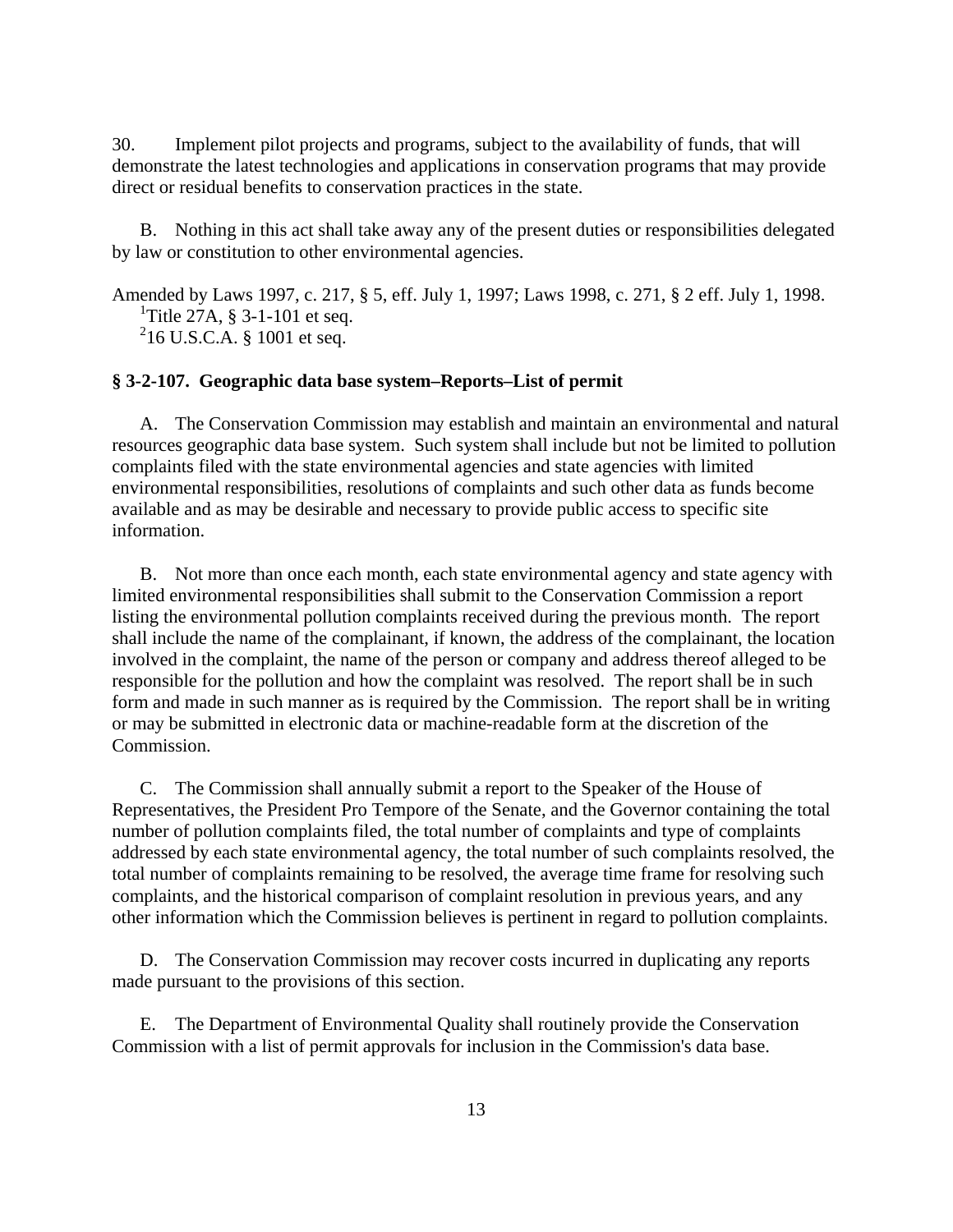Amended by Laws 1999, c. 413, § 17, eff. Nov. 1, 1999.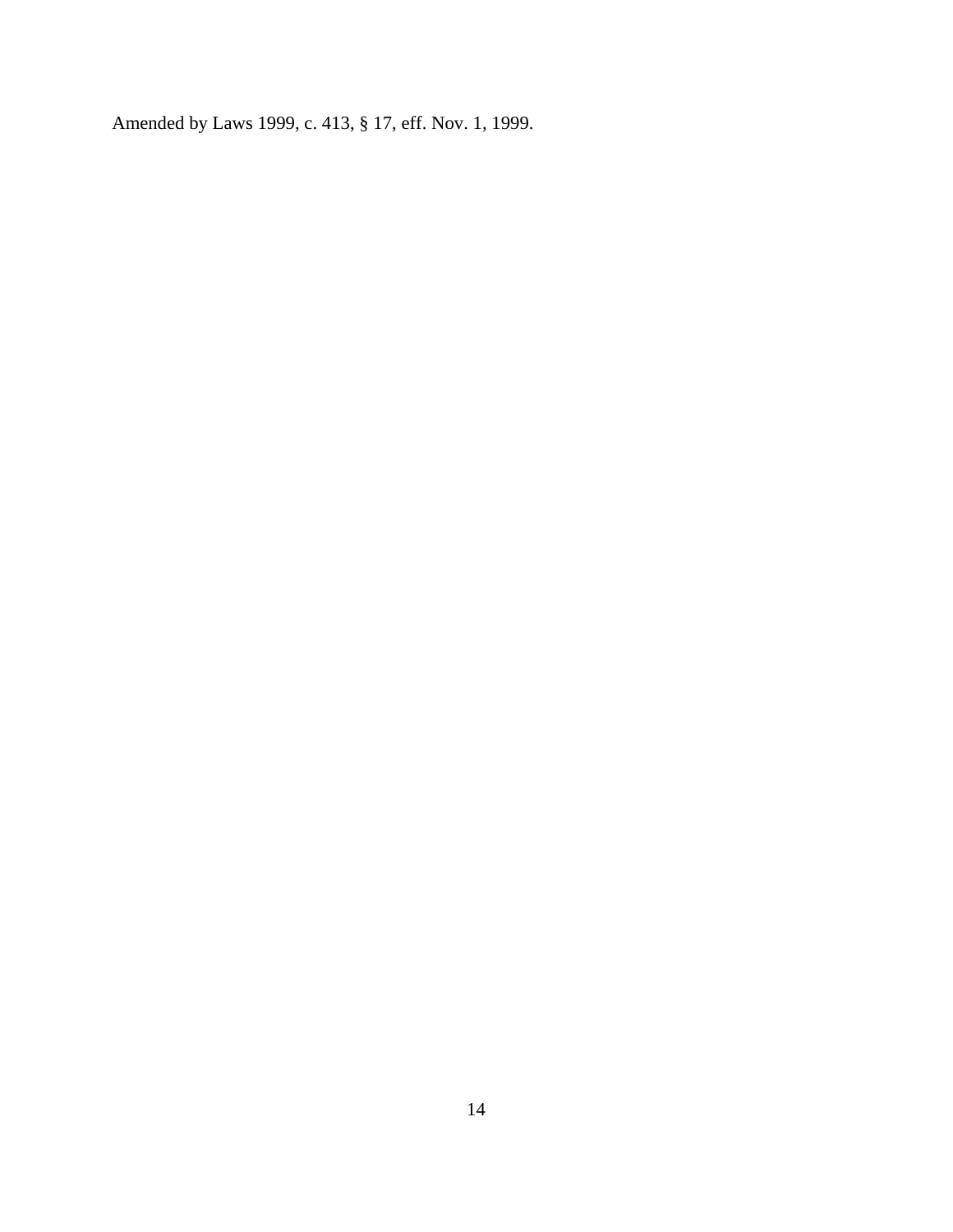# **§ 3-2-108. Wetlands management strategy--Exclusive jurisdiction--Contents--Submission to Legislature and other officials**

 A. The Commission is hereby given exclusive jurisdiction to prepare a Wetlands Management Strategy for the State of Oklahoma. The Strategy shall:

- 1. Define wetlands;
- 2. Enumerate their beneficial uses;
- 3. Identify and inventory wetlands within this state;
- 4. Recommend measures to mitigate losses of wetlands;
- 5. Provide measures to protect wetlands; and

 6. Define standards for critical wetlands and measures to ensure protection of property rights of landowners.

 B. Upon completion, the Conservation Commission is to forward the Wetlands Management Strategy for the State of Oklahoma and to submit said Strategy to the President Pro Tempore of the Oklahoma Senate, the Speaker of the Oklahoma House of Representatives, and to the Secretary of the Environment or successor secretary position.

Added by Laws 1990, c. 243, § 1. Renumbered from Title 82, § 1621 and amended by Laws 1993, c. 145, §§ 214, 359, eff. July 1, 1993.

### **§ 3-2-109. Concentrated Animal Feeding Operation Revolving Fund**

 There is hereby created in the State Treasury a revolving fund for the Oklahoma Conservation Commission, to be designated the "Concentrated Animal Feeding Operation Revolving Fund". The Fund shall be a continuing fund, not subject to fiscal year limitations, and shall consist of cost-share monies received by the Commission from the Concentrated Animal Feeding Operation Program. All monies accruing to the credit of said fund are hereby appropriated and may be budgeted and expended by the Commission for the general operation of the Commission. Expenditures from said fund shall be made upon warrants issued by the State Treasurer against claims filed as prescribed by law with the Director of State Finance for approval and payment.

Added by Laws 1994, c. 251, § 4, eff. Sept. 1, 1994.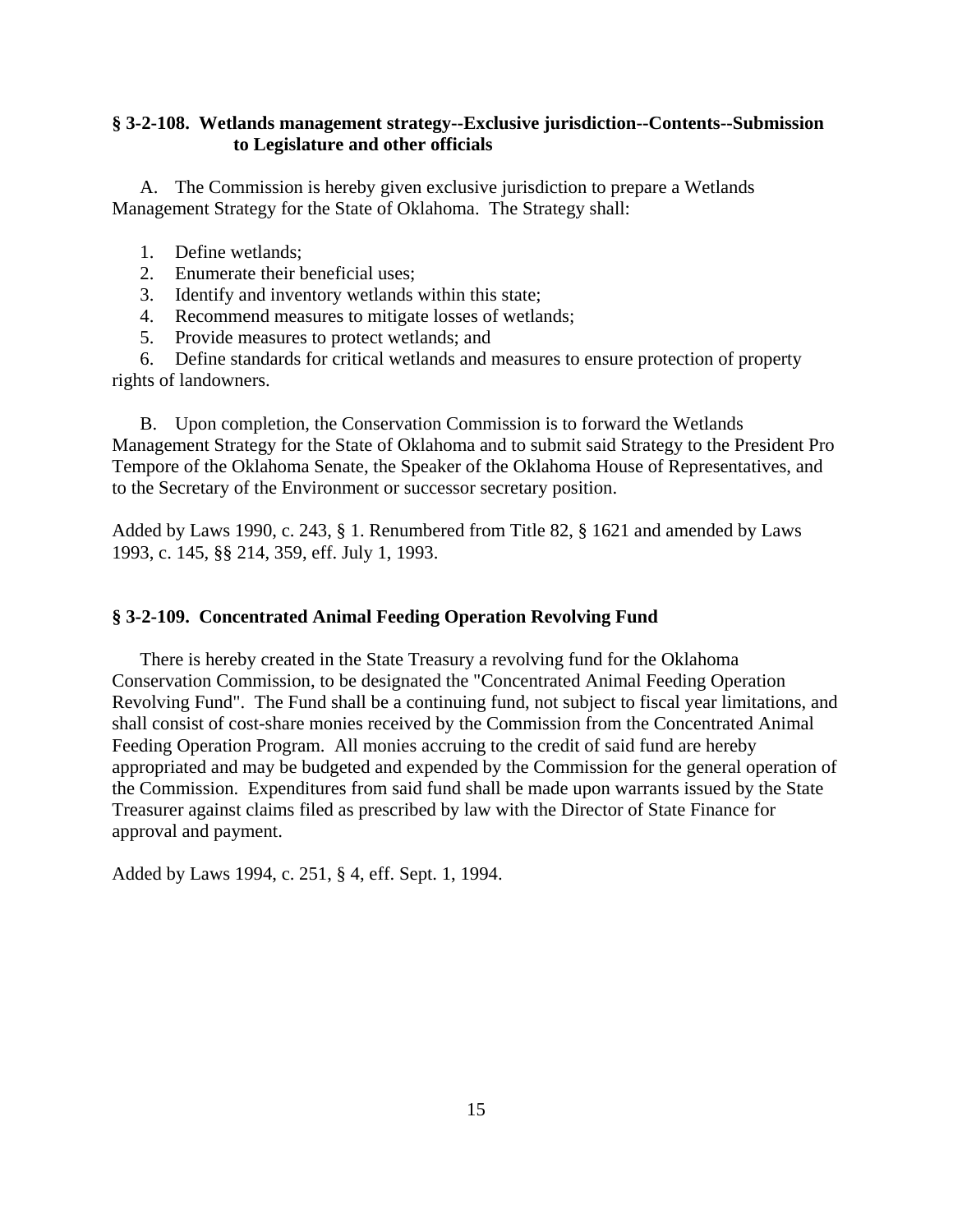### **ARTICLE III. CONSERVATION DISTRICTS**

## **PART 1. POWERS AND DUTIES**

### **§ 3-3-101. Status and powers**

A district perpetuated by the provisions of the Conservation District  $Act<sup>1</sup>$  shall constitute a governmental subdivision of this state, and a public body corporate and politic, exercising public powers.

Laws 1971, c. 346, § 15-501, operative July 1, 1971. Renumbered from Title 82, § 1501-501 and amended by Laws 1993, c. 145, §§ 215, 359, eff. July 1, 1993.

<sup>1</sup>Section 3-1-101 et seq. of this title.

## **§ 3-3-102. Officers--Bond--Filing notice of organization--Quorum--Voting**

 A. At the first meeting following each annual election, the board of directors shall organize and shall select and designate a chairman, vice-chairman and a secretary-treasurer. The secretary-treasurer may be a director. The secretary-treasurer shall give a good and sufficient bond paid for by the district for the faithful performance of his duties. Notice of the new organization shall be filed with the Commission no later than May 1 of each year.

 B. A majority of the directors shall constitute a quorum and the concurrence of a majority in any matter within their duties shall be required for its determination.

Laws 1971, c. 346, § 15-416, operative July 1, 1971. Renumbered from Title 82, § 1501-416 and amended by Laws 1993, c. 145, §§ 216, 359, eff. July 1, 1993.

# **§ 3-3-103. Secretary, technical experts and assistants--Copies of ordinances, rules and regulations, etc., to Commission**

 A. The directors of a district may employ a secretary, technical experts and such other assistants as necessary and determine their duties and compensation. The Commission may, upon the request and with the approval of the directors of a district, employ and/or assign technical experts for work within the district and may require as a condition to the assignment of technical experts to work in such district that said district share in the payment of the salary and expenses of the technical experts so assigned. The directors may call upon the Attorney General of the state for such legal services as they may require, or may employ their own counsel. The directors may delegate, to their chairman, to one or more directors, or to one or more agents or employees such powers and duties as they may deem proper.

 B. The directors shall furnish to the commission copies of such ordinances, rules, regulations, orders, contracts, forms and other documents as they shall adopt or employ, and such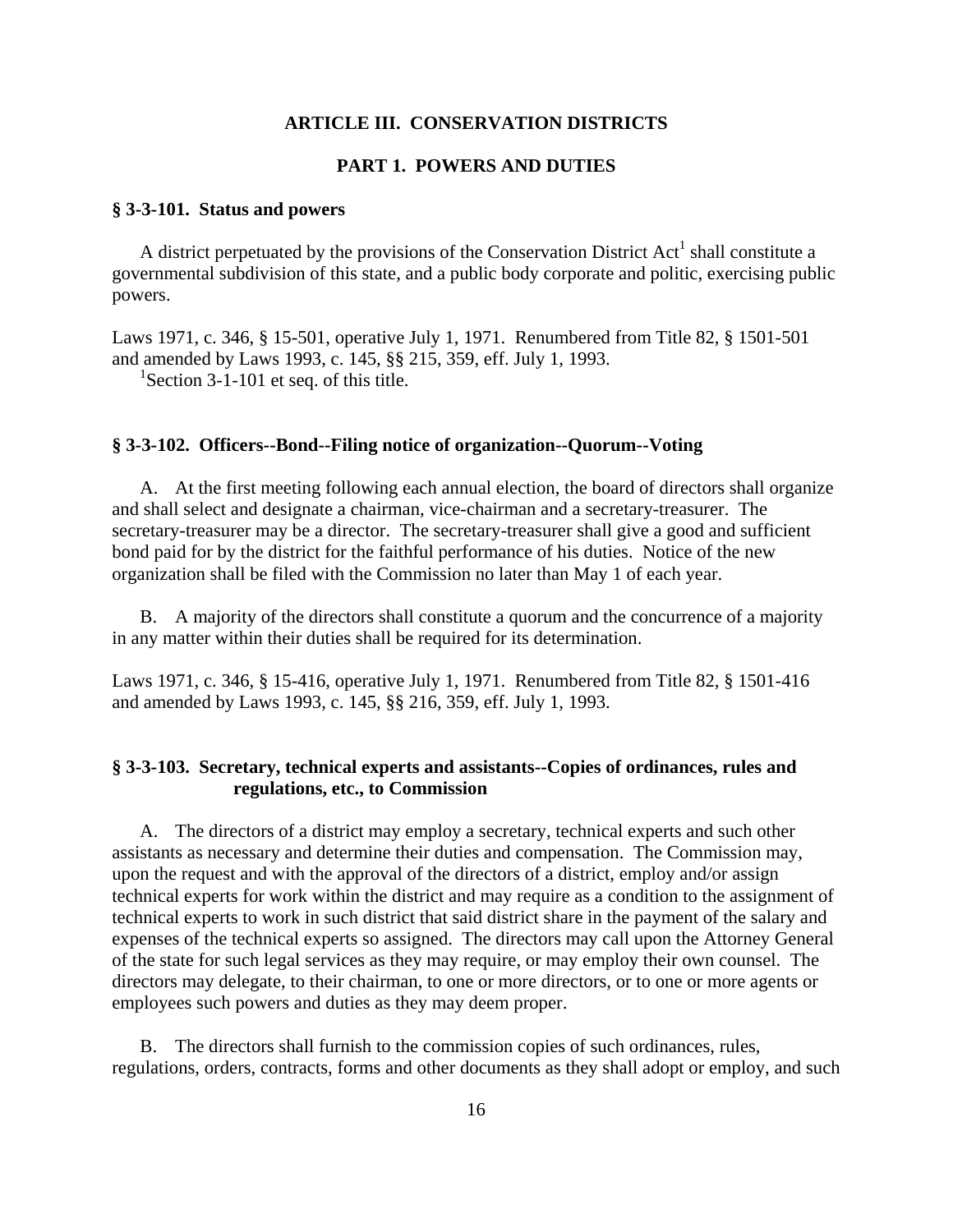other information concerning their activities as it may require in the performance of its duties under the Conservation District  $Act<sup>1</sup>$ 

Laws 1971, c. 346, § 15-419, operative July 1, 1971. Renumbered from Title 82, § 1501-419 and amended by Laws 1993, c. 145, §§ 217, 359, eff. July 1, 1993.

<sup>1</sup>Section 3-1-101 et seq. of this title.

## **§ 3-3-104. Bonds--Records--Audits**

The directors shall provide for:

 1. The execution of surety bonds for all employees and officers who shall be entrusted with funds or property;

 2. The keeping of a full and accurate record of all proceedings and of all resolutions, regulations and orders issued or adopted; and

 3. An annual audit or, at the Commission's discretion, a review or compilation in compliance with standards promulgated by the American Institute of Certified Public Accountants, provided that a complete audit shall be conducted at least every three (3) years of the receipts and disbursements which shall be filed with the commission and with the county clerk of each county within the conservation district.

Laws 1971, c. 346, § 15-420, operative July 1, 1971. Laws 1987, c. 208, § 34, operative July 1, 1987; Laws 1987, c. 236, § 63, eff. July 20, 1987. Renumbered from Title 82, § 1501-420 and amended by Laws 1993, c. 145, §§ 218, 359, eff. July 1, 1993.

### **§ 3-3-105. Powers and duties**

 A. In addition to other powers and duties provided by law, a conservation district and the directors thereof shall have the power and duty to:

 1. Obtain such information as may be necessary to the proper carrying out of duties and powers prescribed in the Conservation District Act,<sup>1</sup> by making surveys and investigations relating to the conservation of renewable natural resources, and the preventive and control measures and works of improvement needed; provided, however, that such surveys and investigations shall not be undertaken except in cooperation with the State Conservation Commission or with the government of this state or any of its agencies, or with the United States or any of its agencies;

 2. Conduct operations for the conservation of renewable natural resources within the district on lands owned or controlled by this state or any of its agencies, with the cooperation of the agency administering and having jurisdiction thereof, and on any other lands within the district upon obtaining the consent of the owner of such lands or the necessary rights or interests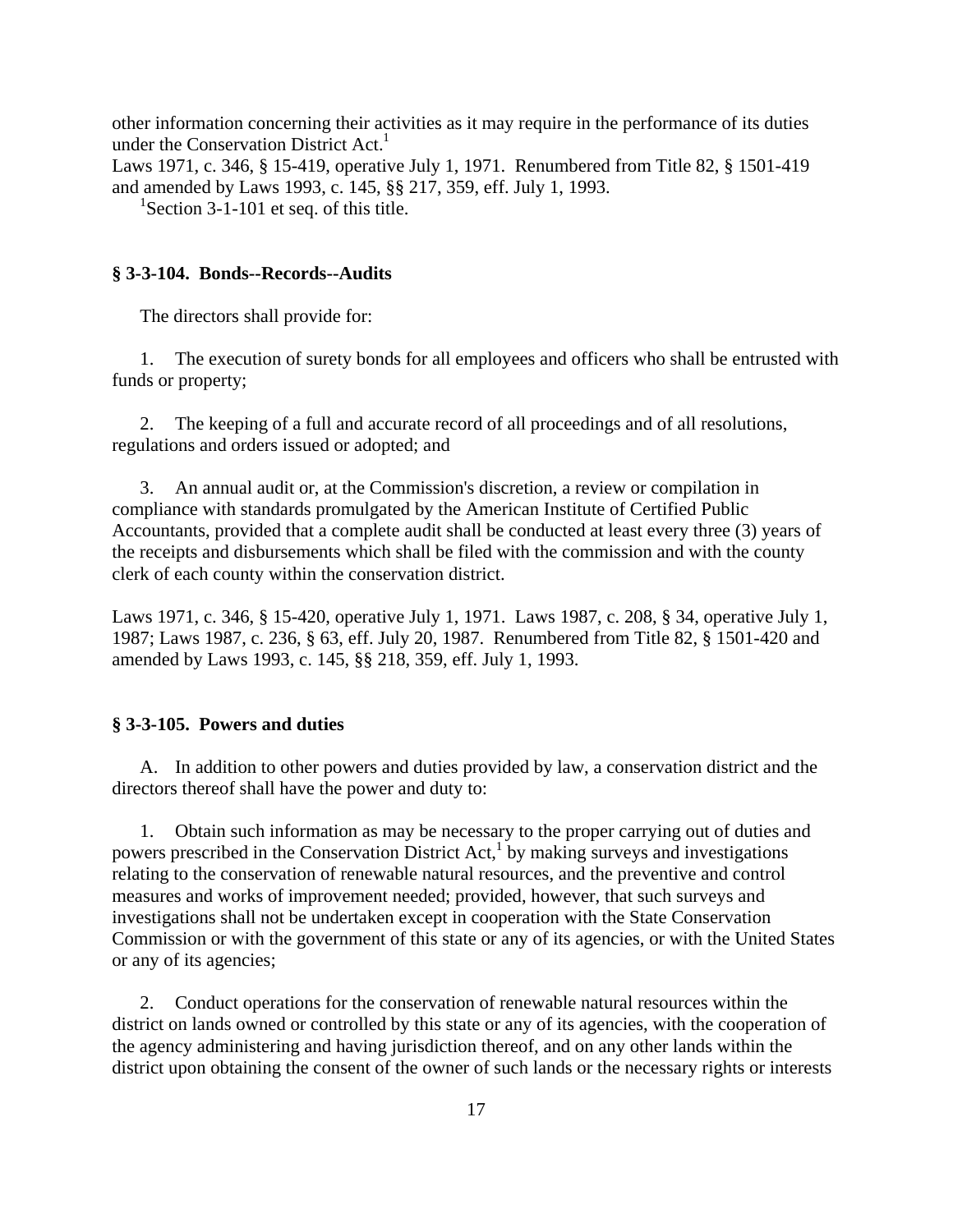in such lands, in order to demonstrate by example the means, methods, and measures by which the conservation of renewable natural resources may be carried out;

 3. Carry out preventive and control measures and works of improvement for the conservation of renewable natural resources within the district including, but not limited to, engineering operations, methods of cultivation, the growing of vegetation and changes in use of land on lands owned or controlled by this state or any of its agencies, with the cooperation of the agency administering and having jurisdiction thereof, and on any other lands within the district upon obtaining the consent of the owner of such lands or the necessary rights or interests in such lands;

 4. Cooperate or enter into agreements with, and, within the limits of appropriations duly made available to it by law, to furnish financial or other aid to any agency, governmental or otherwise, or any owner or occupier of lands within the district, subject to such conditions as the directors may deem necessary to advance the purposes of the Conservation District Act;

 5. Obtain options upon and to acquire, by purchase, exchange, lease, gift, grant, bequest, devise or otherwise, any property, real or personal, or rights or interests therein; to maintain, administer and improve any properties acquired; and to:

- a. receive income from such properties and to expend such income in carrying out the purposes and provisions of the Conservation District Act, and
- b. sell, lease or otherwise dispose of any of its property or interests therein, all in furtherance of the purposes and provisions of the Conservation District Act; provided that in all cases when lands or interests therein are deemed by the directors to be necessary for upstream flood control purposes to carry out the purposes of the Conservation District Act and which cannot otherwise be acquired, the district shall be vested with the power of eminent domain and may condemn and acquire such lands as provided by the laws of this state governing the acquisition of lands by railroad corporations;

 6. Make available, on such terms as it shall prescribe, to landowners and occupiers within the district, agricultural and engineering machinery and equipment, fertilizer, seeds and seedlings, and such other material or equipment as will assist such landowners and occupiers to carry on operations upon their lands for the conservation of renewable natural resources;

 7. Construct, improve, repair, operate and maintain such structures as may be necessary or convenient for the performance of any of the operations or activities authorized in the Conservation District Act;

 8. Develop resource conservation programs and annual work plans as provided in the Conservation District Act;

 9. Acquire by purchase, lease or otherwise, and to administer any project or program concerned with the conservation of renewable natural resources located within its boundaries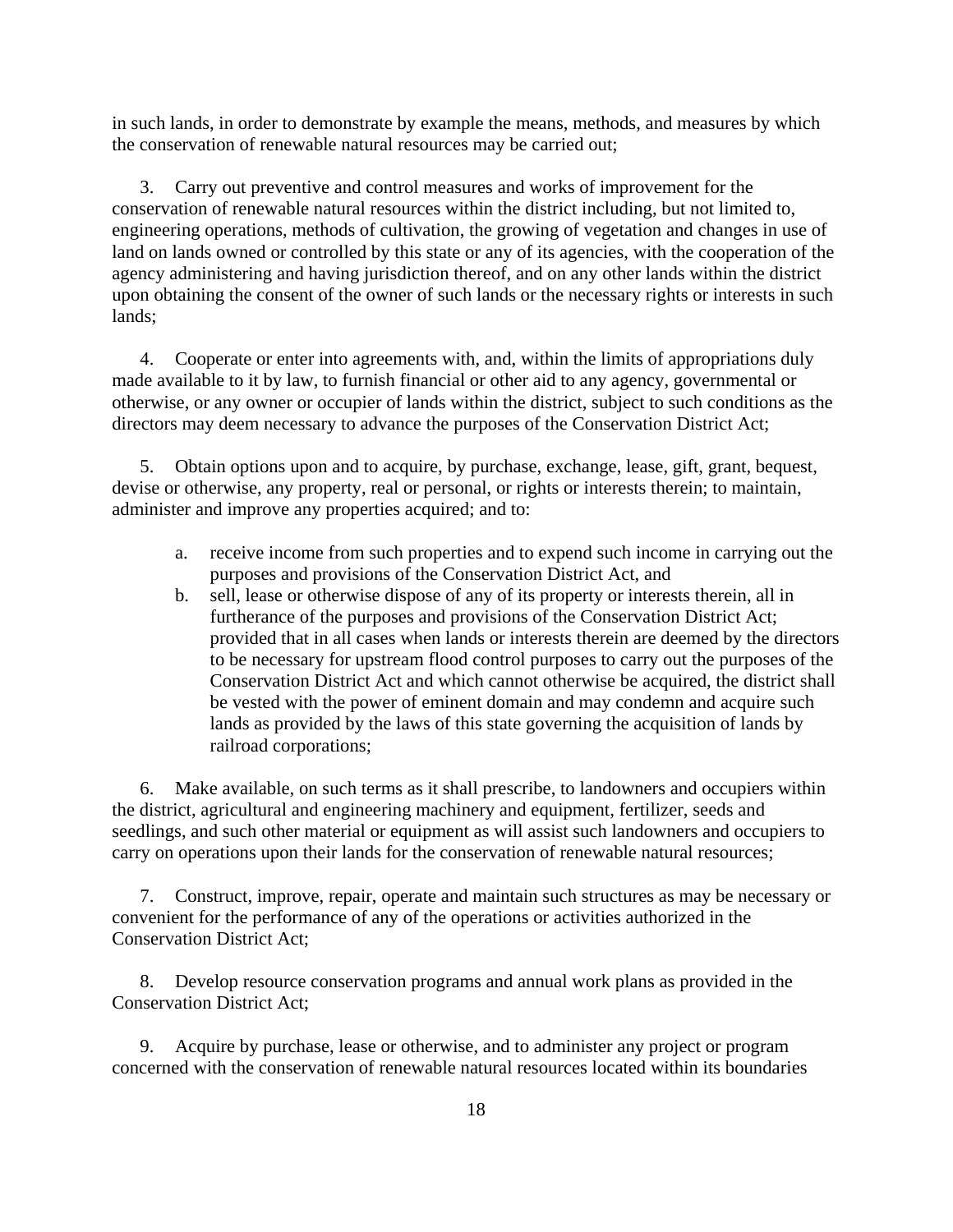undertaken by any federal, state or other public agency; and to:

- a. accept donations, gifts and contributions, in money, services, materials or otherwise, from the United States or any of its agencies, or from this state or any of its agencies, or from any other source, and
- b. use or expend such moneys, services, materials or other contributions in carrying out the purposes of the Conservation District Act, and
- c. enter into contracts and negotiate with any agency of the United States or the State of Oklahoma in any plan related to the conservation of renewable natural resources;
- 10. Sue and be sued in the name of the district; and to:
	- a. have a seal, which seal shall be judicially noticed,
	- b. make and execute contracts and other instruments necessary or convenient to the exercise of its powers, and
	- c. make, and from time to time amend and repeal, rules and regulations not inconsistent with the Conservation District Act to carry into effect its purposes and powers; and

 11. Carry workers' compensation insurance, in its discretion, on any or all its employees, regardless of the nature of the work in which such employee or employees are engaged, such insurance to be carried with the State Insurance Fund, and to be paid for by each district out of the funds of such district.

 B. As a condition to the extending of any benefits under the Conservation District Act to or the performance of work upon any lands not owned or controlled by this state or any of its agencies, the directors may require contributions in money, services, materials or otherwise to any operations conferring such benefits and may require land occupiers to enter into and perform such agreements or covenants as to the use of such lands as may be consistent with the purposes of the Conservation District Act.<sup>1</sup>

 C. No provisions with respect to the acquisition, operation or disposition of property by other public bodies shall be applicable to a district organized hereunder unless the Legislature shall specifically so state.

 D. Soil and water conservation district directors have the authority to accept appointment to serve as members of local, municipal, county, regional and state planning agencies, boards, commissions and authorities and districts may participate in the funding thereof and performance of works and projects thereunder.

Laws 1971, c. 346, § 15-502, operative July 1, 1971. Laws 1975, c. 71, § 1, eff. April 18, 1975. Renumbered from Title 82, § 1501-502 and amended by Laws 1993, c. 145, §§ 219, 359, eff. July 1, 1993.

<sup>1</sup>Section 3-1-101 et seq. of this title.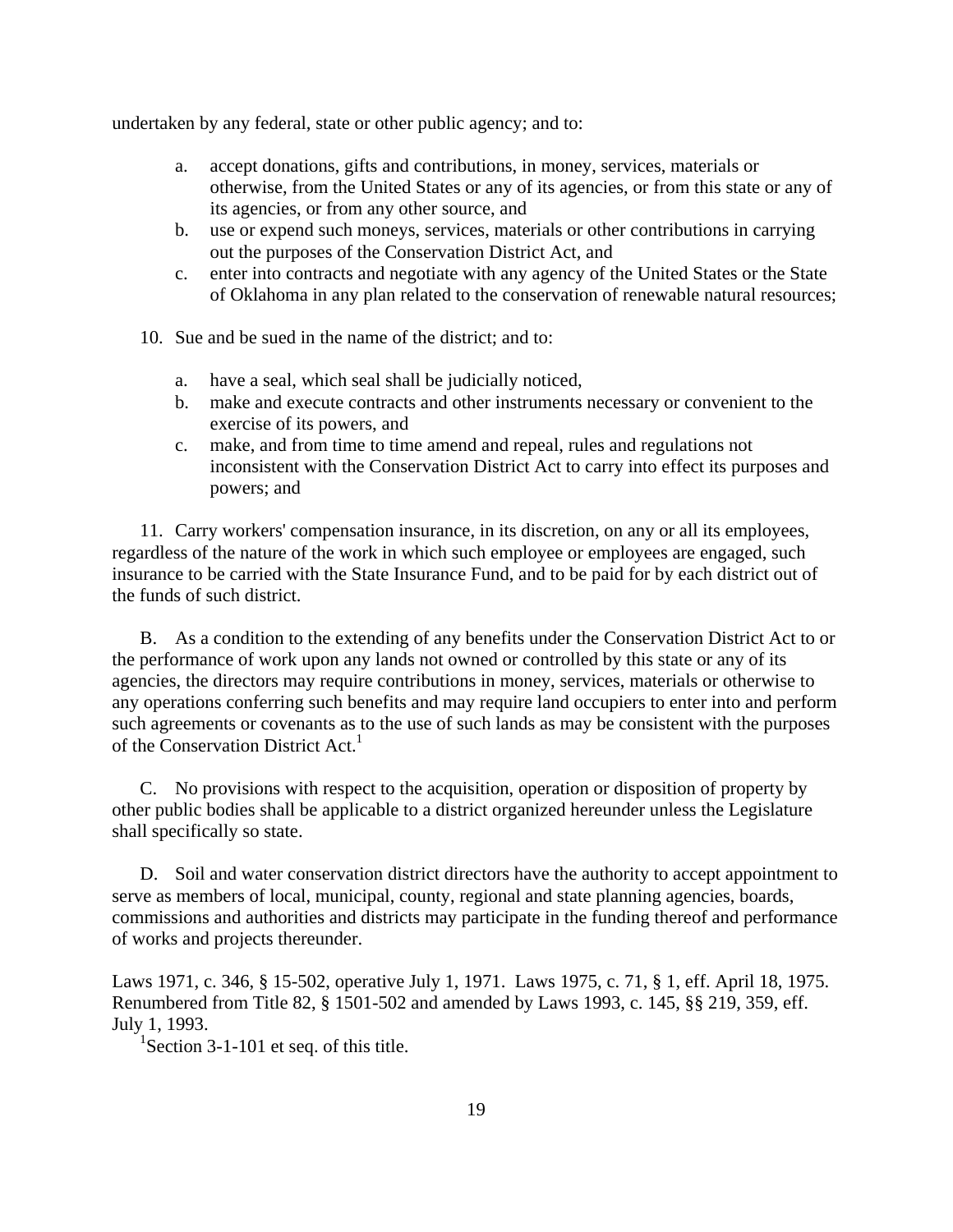## **§ 3-3-106. Authority to obtain loan or grant**

A conservation district:

 1. Shall be authorized to obtain a loan or grant of any funds, property, equipment or services which any state or federal agency or local governmental unit may be authorized to lend or grant for any of the purposes of the Conservation District Act;<sup>1</sup> and

 2. May enter into such contract, loan agreement or other administrative arrangement as may be lawfully required in connection with any such loan or grant; and in connection with any such loan or grant may pledge, encumber or obligate any property or income of the district.

Laws 1971, c. 346, § l5-504, operative July 1, 1971. Renumbered from Title 82, § 1501-504 and amended by Laws 1993, c. 145, §§ 220, 359, eff. July 1, 1993.

<sup>1</sup>Section 3-1-101 et seq. of this title.

## **§ 3-3-107. District as local agency**

A. Any district organized under the Conservation District  $Act<sup>1</sup>$  shall have power to serve as a local agency for operating and maintaining any project or program concerned with the conservation of renewable natural resources that is administered by any local, state, interstate or federal public agency, by entering into a contract or other appropriate administrative arrangement with the agency administering such project or program.

 B. In serving as such local agency for any such project or program, the district may use any authority or funds available to it under the Conservation District Act which are required for such purposes.

 C. 1. Any agency of the government of this state and any local political subdivision of this state is hereby authorized to make such arrangements with any district, through contract, regulation or other appropriate means, wherever it believes that such arrangements will promote administrative efficiency or economy.

 2. In connection with any such arrangements, any state or local agency or political subdivision of this state is authorized, within the limits of funds available to it, to contribute funds, equipment, property or services to any district; and to collaborate with a district in jointly planning, constructing, financing or operating any work or activity provided for in such arrangements and in jointly acquiring, maintaining and operating equipment or facilities in connection therewith.

 D. Any district may receive funds, property, equipment and services from any local, state, interstate or federal public agency, or from private donors, for use in serving as the local agency for operating and maintaining a program or project under any such contract or other arrangement.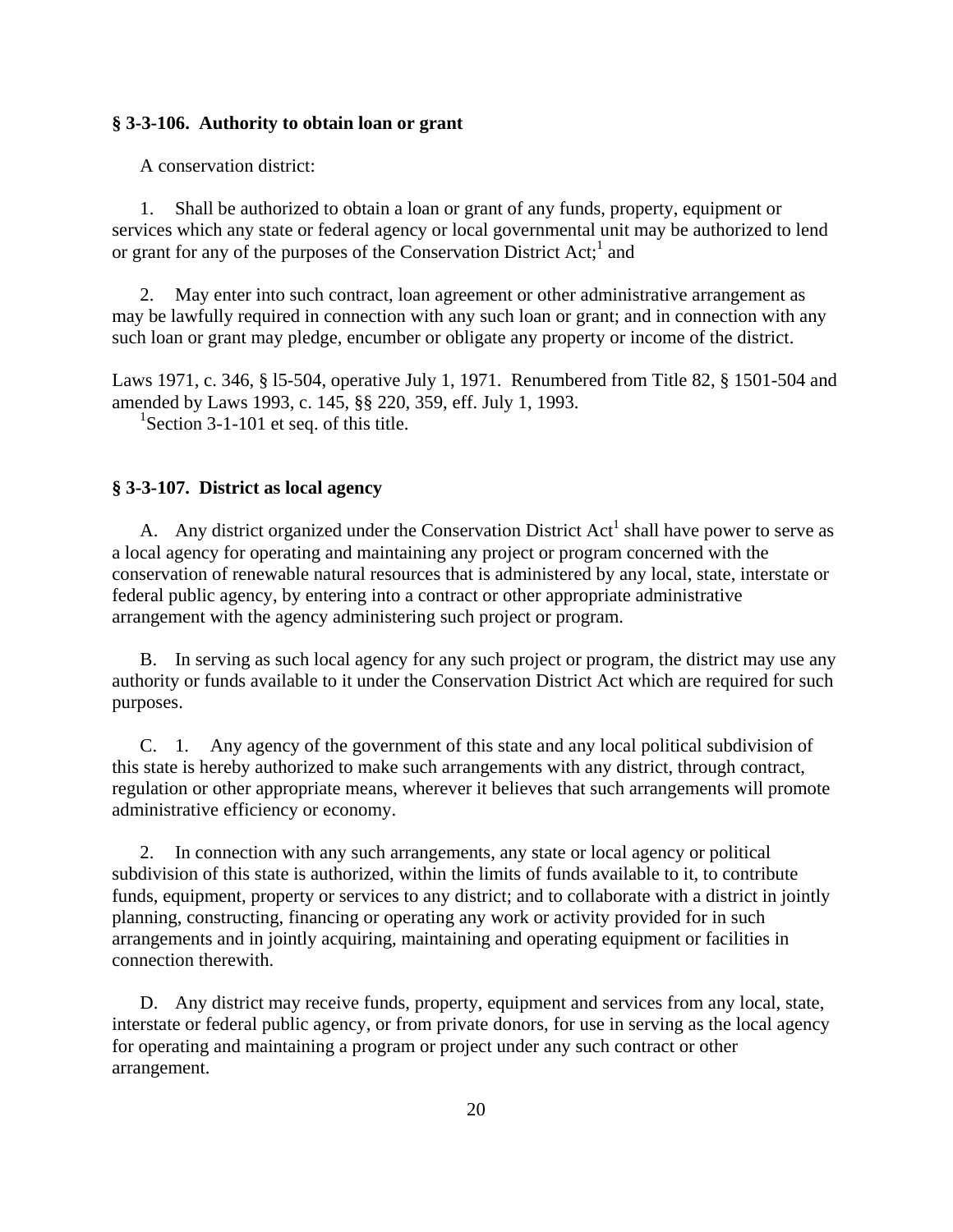Laws 1971, c. 346, § 15-503, operative July 1, 1971. Renumbered from Title 82, § 1501-503 and amended by Laws 1993, c. 145, §§ 221, 359, eff. July 1, 1993.

<sup>1</sup>Section 3-1-101 et seq. of this title.

# **§ 3-3-108. Scope of program and plan--Annual report--Informing general public and operators of works and activities--Long-range program and annual work plans**

A. 1. Each district organized under the Conservation District  $Act<sup>1</sup>$  shall prepare and keep current a long-range program for the conservation of all the renewable natural resources of the district. Such program shall be directed toward conservation of resources for their best uses and in a manner that will best meet the needs of the district and the state, and be consistent with the best uses of the renewable natural resources of the state.

- 2. The program shall include:
- a. an inventory of all renewable natural resources in the district,
- b. a compilation of current resource needs,
- c. projections of future resource requirements,
- d. priorities for various resource activities,
- e. projected timetables,
- f. descriptions of available alternatives, and
- g. provisions for coordination with other resource programs.

 B. The district shall also prepare an annual work plan, which shall describe the action programs, services, facilities, materials, working arrangements and estimated funds needed to carry out the parts of the long-range program that are of the highest priorities.

 C. 1. Every district shall publish an annual report of its plans, programs, activities, budget, receipts and expenditures.

- 2. The report shall include therein:
- a. descriptions of its official Resources Conservation Program,
- b. the current annual program related thereto, and
- c. the status of all activities initiated under the program.
- 3. Each district:
	- a. shall submit copies of each annual report to the Governor of the state and to the State Conservation Commission, which shall furnish a copy thereof to the appropriate state legislative officers, in accordance with regulations concerning such reports to be issued by the Commission,
	- b. shall make copies of such reports, and summaries and digests thereof, available to all federal, state and local cooperating agencies and shall make suitable distribution to the general public, and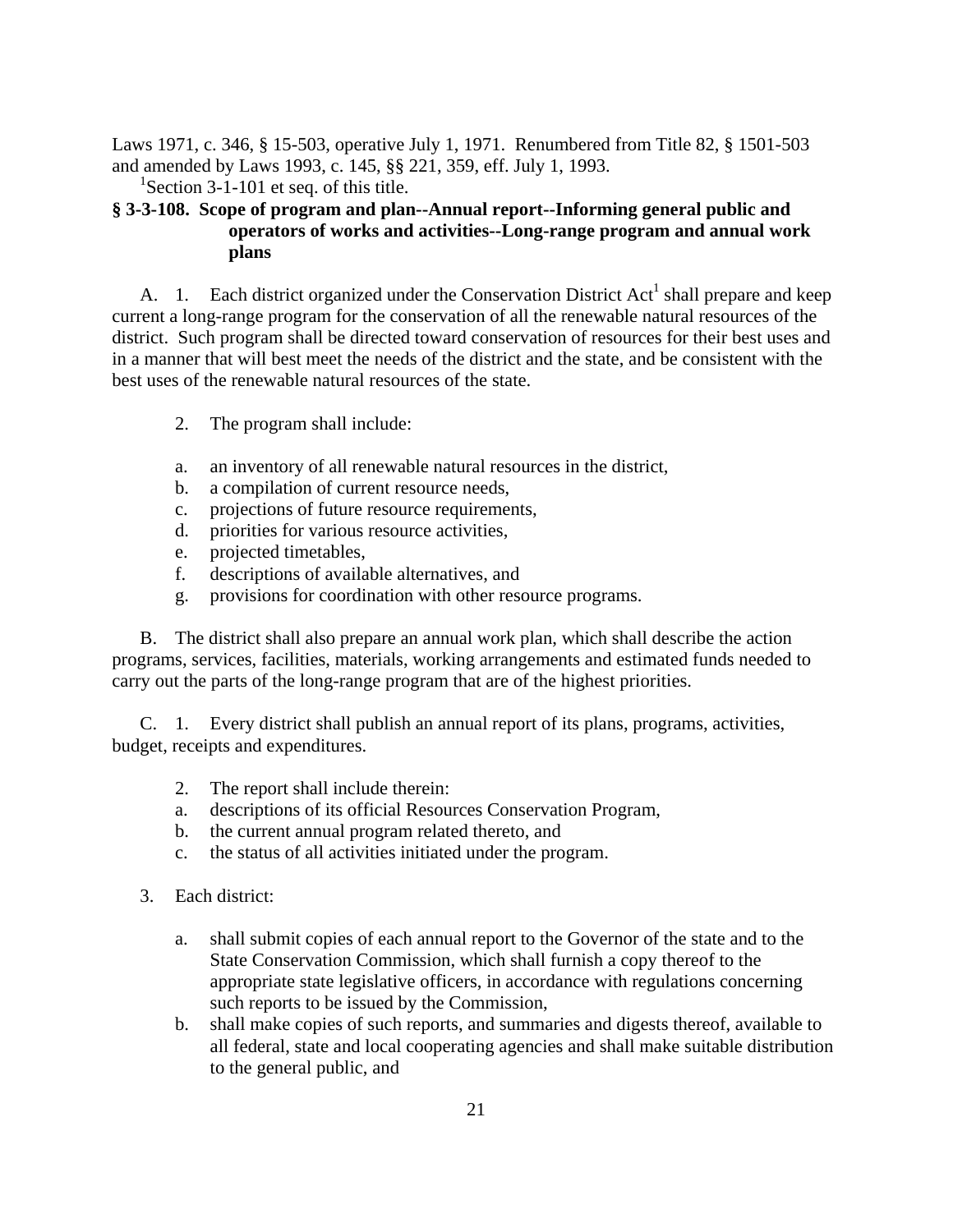c. may publish such additional information and reports as may be necessary and appropriate.

 D. Every district shall, through public hearings, publications and other means, keep the general public, and all operators or occupiers of land within the district, informed of the works and activities planned and administered by the district, of the purposes these will serve, of the income and expenditures of the district, the purposes for which such funds are expended, and of the results achieved annually by the district.

 E. Each district shall submit to the Commission its proposed long-range program and annual work plans for adoption, rejection, modification or revision.

Laws 1971, c. 346, § 15-601, operative July 1, 1971. Renumbered from Title 82, § 1501-601 and amended by Laws 1993, c. 145, §§ 222, 359, eff. July 1, 1993. <sup>1</sup>Section 3-1-101 et seq. of this title.

### **§ 3-3-109. Status of district's conservation plan**

 A. The long-range resource conservation program, together with the supplemental annual work plans, developed by each district under the foregoing procedures shall have official status as the authorized program of the district, and it shall be published by the district as its "Resources Conservation Program". Copies shall be made available by the district to the appropriate counties, municipalities, special purpose districts and state agencies, and shall be made available in convenient places for examination by any public or private interest concerned. Summaries of the program and selected material therefrom shall be distributed as widely as feasible for public information.

 B. Counties, municipalities and other public agencies of the state that are authorized by law to adopt zoning ordinances shall give the directors of the appropriate district opportunity to review and comment on proposed zoning ordinances and amendments affecting renewable natural resources and their uses directly affecting rural areas not within the jurisdictional area of any incorporated municipalities, metropolitan area, planning commission, or their successors.

 C. The districts shall submit from time to time to any public agency authorized to adopt zoning ordinances applicable to any area within the district its recommended provisions for inclusion in zoning ordinances, where such provisions would help achieve the land use or other objectives of the district's Resources Conservation Program.

Laws 1971, c. 346, § 15-604, operative July 1, 1971. Renumbered from Title 82, § 1501-604 and amended by Laws 1993, c. 145, §§ 223, 359, eff. July 1, 1993.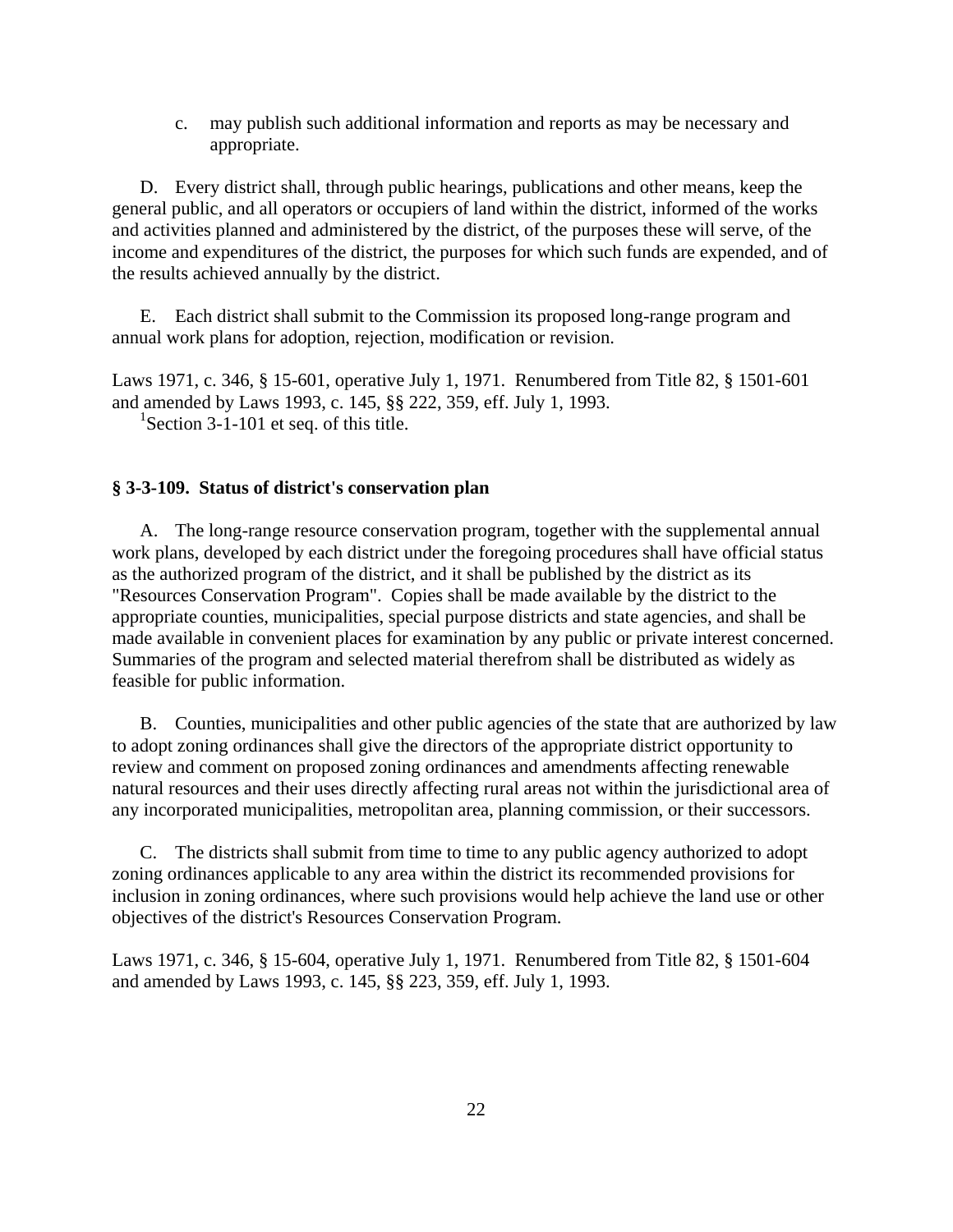### **§ 3-3-110. Representation by district attorney**

 The district attorney within whose jurisdiction a majority of the area of the district is situated shall act as legal advisor for the board of directors and shall afford the board like representation as is now provided for other county officers.

Laws 1971, c. 346, § 15-418, operative July 1, 1971. Renumbered from Title 82, § 1501-418 and amended by Laws 1993, c. 145, §§ 224, 359, eff. July 1, 1993.

### **§ 3-3-111. Cooperation with districts**

 It is policy of the Legislature to require mutual cooperation and assistance among the governing offices of the counties, cities, other municipalities, conservation districts, other special purpose districts and other political subdivisions of the state in all activities directly affecting the conservation of the renewable natural resources of this state, within the broad definition of these terms given in the Conservation District  $Act<sup>1</sup>$ .

Laws 1971, c. 346, § 15-506, operative July 1, 1971. Renumbered from Title 82, § 1501-506 and amended by Laws 1993, c. 145, §§ 225, 359, eff. July 1, 1993. <sup>1</sup>Section 3-1-101 et seq. of this title.

### **§ 3-3-112. Cooperation between districts**

 A. Any two or more districts organized under the provisions of the Conservation District  $Act<sup>1</sup>$  may cooperate with one another in the exercise of any or all powers conferred in the Conservation District Act, and expend locally earned district funds in furtherance of such cooperation.

 B. Any two or more districts may engage in joint activities by agreement between or among them in planning, financing, constructing, operating, maintaining and administering any program or project concerned with the conservation of renewable natural resources. The districts concerned may make available for purposes of the agreement any funds, property, personnel, equipment or services available to them under the Conservation District Act.

 C. Any district may enter into such agreements with a district or districts in adjoining states to carry out such purposes if the law in such other states permits the districts in such states to enter into such agreements.

 D. The Commission shall have authority to propose, guide and facilitate the establishment and carrying out of any such agreements.

Laws 1971, c. 346, § 15-505, operative July 1, 1971. Renumbered from Title 82, § 1501-505 and amended by Laws 1993, c. 145, §§ 226, 359, eff. July 1, 1993.

<sup>1</sup>Section 3-1-101 et seq. of this title.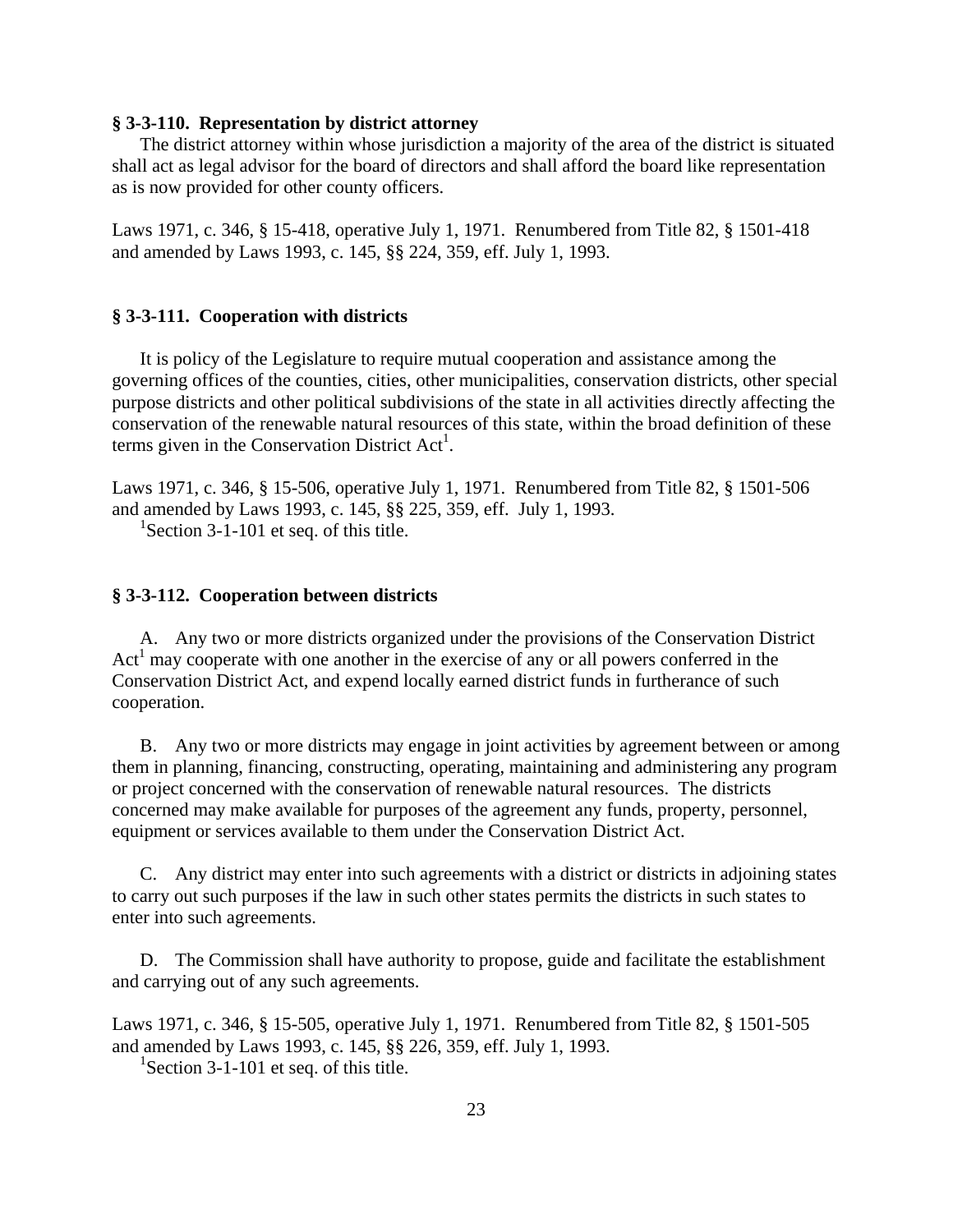## **§ 3-3-113. Procedure**

 A. The districts shall invite the appropriate counties, municipalities and special purpose districts or other governmental units to designate liaison representatives for consultation on each other's programs and plans for resource conservation. The counties, municipalities, special purpose districts and other governmental units are hereby authorized to appoint such liaison representatives and to participate in the preparation and coordination of local planning and programming for resource conservation. The districts shall designate liaison representatives to advise and consult with such other local agencies.

 B. The districts shall consult and cooperate with state, regional, interstate and federal agencies to promote harmony and the avoidance of conflict in the programs and plans for resource conservation developed and carried out by any of them. The districts, other local agencies and the agencies of the government of this state shall provide for liaison and consultation among them for all programs that have direct impact on natural resources, including plans for public land acquisition and management, schools, dams and reservoirs, and other water management structures, highway locations, public utilities and subdivisions. Districts shall hold similar consultations with public and private agencies planning, constructing or operating transportation or communication facilities.

 C. State agencies, the districts and other local agencies are authorized to make available to each other maps, reports and data in their possession that are useful in the preparation of their respective programs and plans for resource conservation. The districts shall keep the state and local agencies fully informed concerning the status and progress of the preparation of their resource conservation programs and plans.

 D. The districts shall hold public hearings at appropriate times in connection with the preparation of programs and plans, shall give careful consideration to the views expressed and problems revealed in hearings, and shall keep the public informed concerning their programs, plans and activities. Agencies and individuals shall be invited to submit proposals for consideration at such hearings. The districts may supplement such hearings with meetings, referenda and other suitable means to determine the wishes of interested parties and the general public in regard to current and proposed plans and programs of a district. They shall confer with public and private agencies, individually and in groups, to give and obtain information and understanding of the impact of district operations upon agriculture, forestry, water supply and quality, flood control, particular industries, commercial concerns and other public and private interests, both rural and urban.

Laws 1971, c. 346, § 15-602, operative July 1, 1971. Renumbered from Title 82, § 1501-602 and amended by Laws 1993, c. 145, §§ 227, 359, eff. July 1, 1993.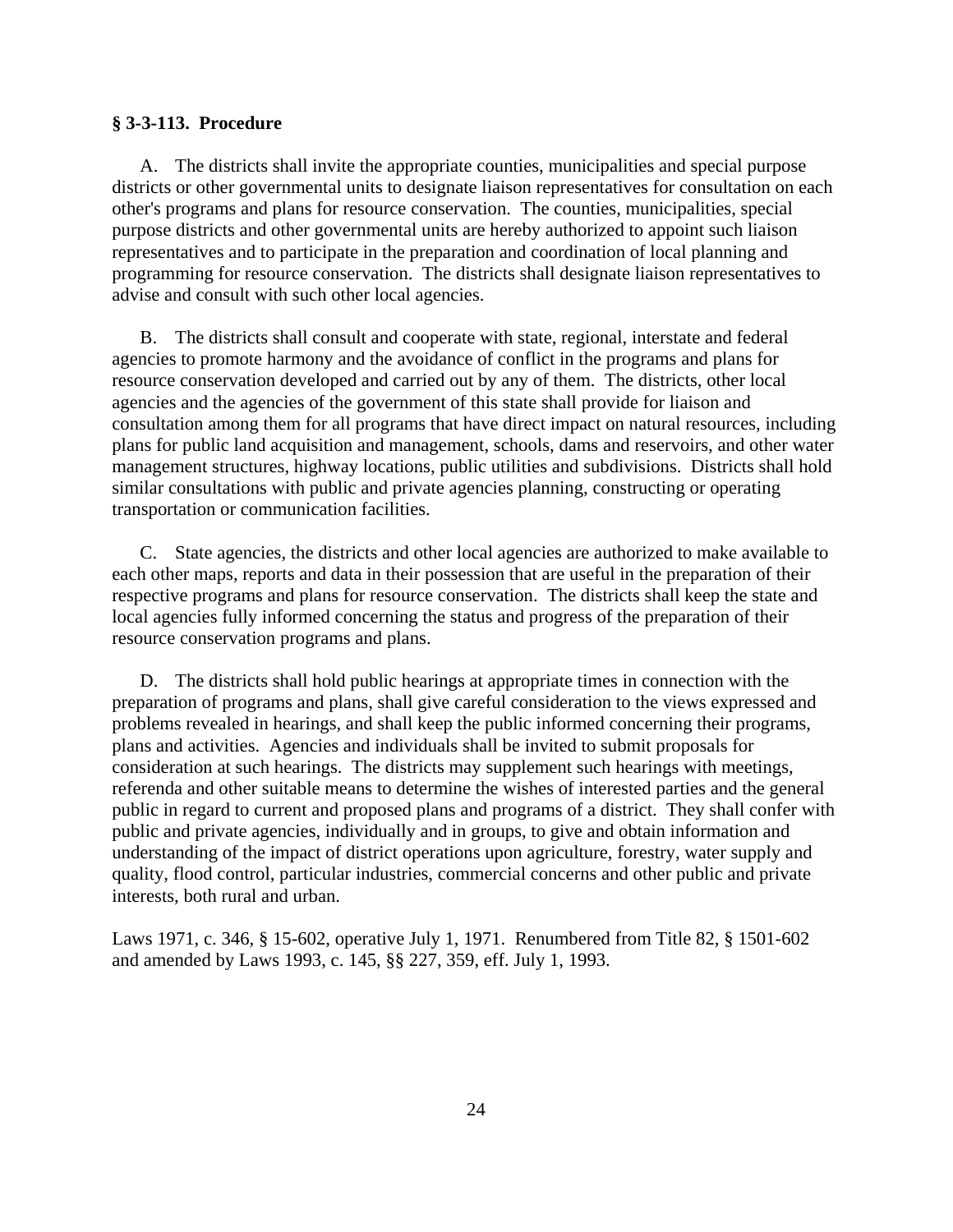# **PART 1A. CONSERVATION COST-SHARE PROGRAM**

# **§ 3-3-114. Purpose–Rules–Definition**

A. The Oklahoma Conservation Commission is hereby authorized to establish and administer a conservation cost-share program as funds become available. The conservation costshare program shall provide monies to eligible persons for the purpose of implementing conservation or best management practices on such eligible land as described in conservation management plans according to rules promulgated by the Commission.

B. The Commission shall promulgate rules governing the cost-share program.

C. To implement the program, the Commission shall require conservation districts to enter into contracts for approved projects on eligible land detailing the eligible person's responsibilities.

D. For purposes of the conservation cost-share program:

1. "Eligible person" means any individual, partnership, corporation, legally recognized Indian tribe, estate, or trust who as an owner, lessee, tenant, or operator participates in the care and/or management of land within a conservation district;

- 2. "Eligible land" means:
	- a. privately owned land within the state,
	- b. land owned by the state or a political subdivision of the state,
	- c. land owned by corporations which are partly owned by the United States,
	- a. land temporarily owned by the United States or a corporation wholly owned by it, which were not acquired or reserved for conservation purposes, including lands administered by the Farm Service Agency, the U.S. Department of Defense, or by any other government agency,
	- b. any cropland farmed by private persons which is owned by the United States or a corporation wholly owned by it, and
	- c. noncropland owned by the United States on which practices are performed by private persons where such practices directly conserve or benefit nearby or adjoining privately owned lands of the persons performing the practices and such persons maintain and use such federally owned noncropland under agreement with the federal agency having jurisdiction thereof; and

3. "Eligible projects" means conservation practices determined to be needed by a conservation district to:

- a. improve or protect water quality, or
- b. reduce soil erosion, or both.

Added by Laws 1998, c. 271, § 3, eff. July 1, 1998.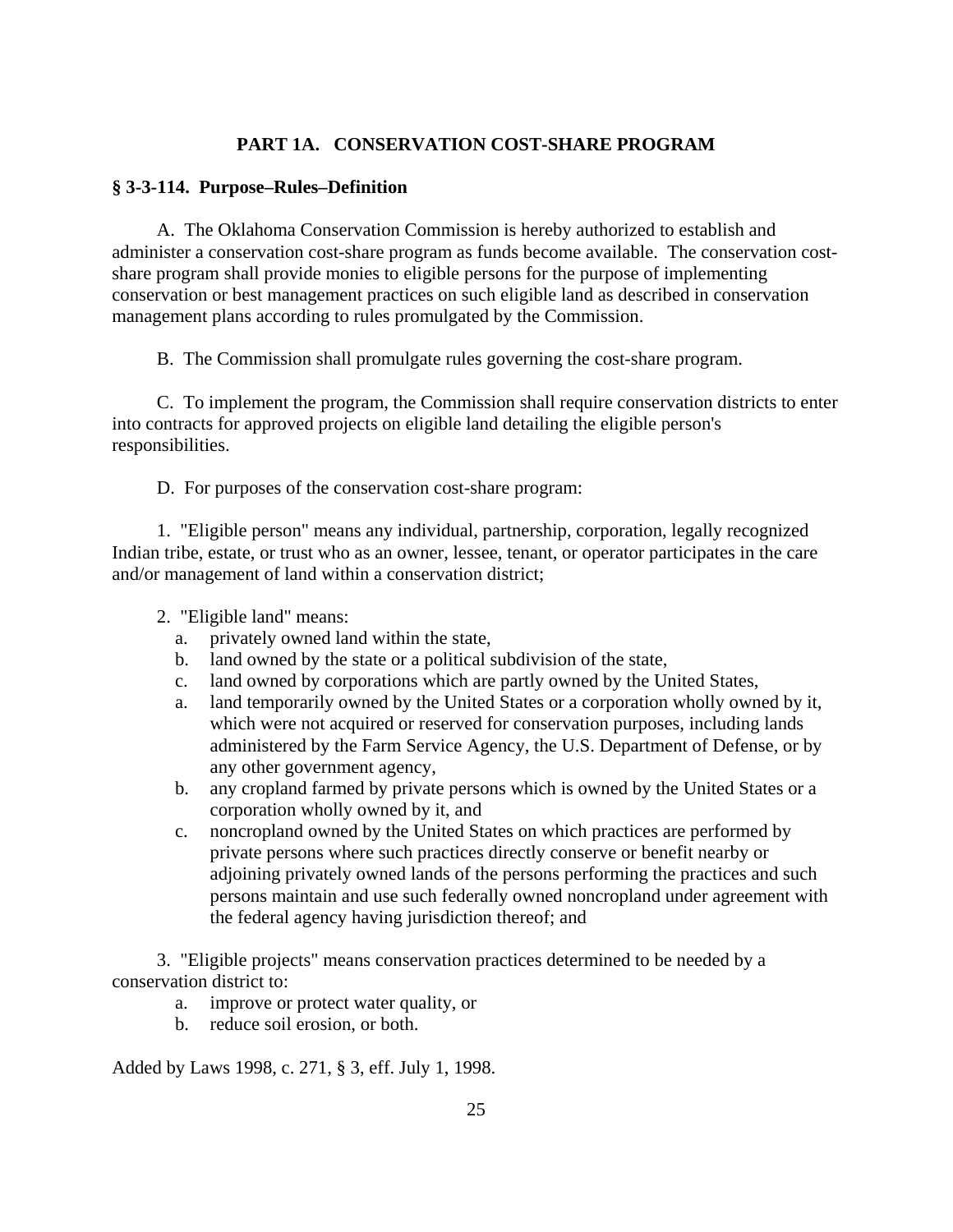### **§ 3-3-115. Conservation Cost-Share Fund.**

 A. There is hereby created within the State Treasury a cost-share fund for the Oklahoma Conservation Commission to be designated the "Conservation Cost-Share Fund". The fund shall be a continuing fund, not subject to fiscal year limitations, and shall consist of all monies received by the Conservation Commission to implement and maintain the conservation costshare program.

B. The Conservation Cost-Share Fund shall consist of:

 1. Money received by the Conservation Commission in the form of gifts, grants, reimbursements, donations, industry contributions, state appropriations, funds allocated by federal agencies for cost-share programs and such other monies specifically designated for the cost-share program. All monies accruing to the credit of said fund are hereby appropriated and may be budgeted and expended by the Commission for the conservation cost-share program; and

2. Interest attributable to investment of money in the Conservation Cost-Share Fund.

 C. All donations or other proceeds received by the Commission pursuant to the provisions of this section shall be deposited with the State Treasurer to be credited to the Conservation Cost-Share Fund. Expenditures from the fund shall be made upon warrants issued by the State Treasurer against claims filed as prescribed by law with the Director of State Finance for approval and payment.

 D. The monies deposited in the Conservation Cost-Share Fund shall at no time become part of the general budget of the Conservation Commission or any other state agency. Except for any administration costs incurred in development and implementation of the cost-share program, no monies from the fund shall be transferred for any purpose to any other state agency or any account of the Conservation Commission or be used for the purpose of contracting with any other state agency or reimbursing any other state agency for any expense.

Added by Laws 1998, c. 271, § 4, eff. July 1, 1998.

### **§ 3-3-116. Applications.**

A. The Conservation Commission shall require applicants to submit information, forms and reports as are necessary to properly and efficiently administer the conservation cost-share program.

B. Persons may apply to a conservation district for cost-share funds for eligible conservation projects in the State of Oklahoma, in accordance with rules promulgated by the Commission. To be eligible for reimbursement for a cost-share project, an eligible person must:

1. File a conservation plan approved by the conservation district in which the applicant's land is located; and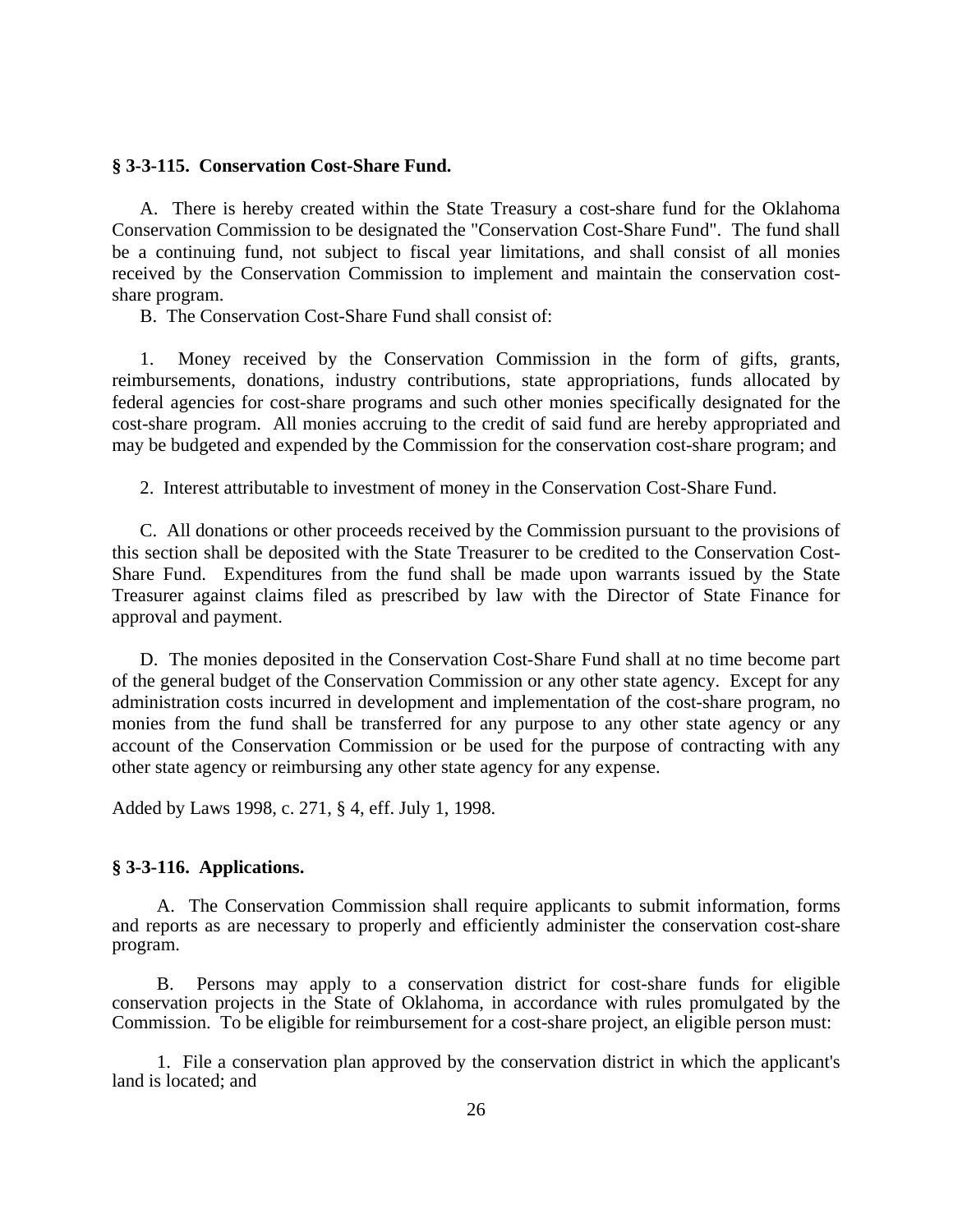2. Enter into a contract with a conservation district detailing the responsibilities of the person.

C. Applications for funds shall be approved or denied by the conservation district in accordance with criteria promulgated by the Commission.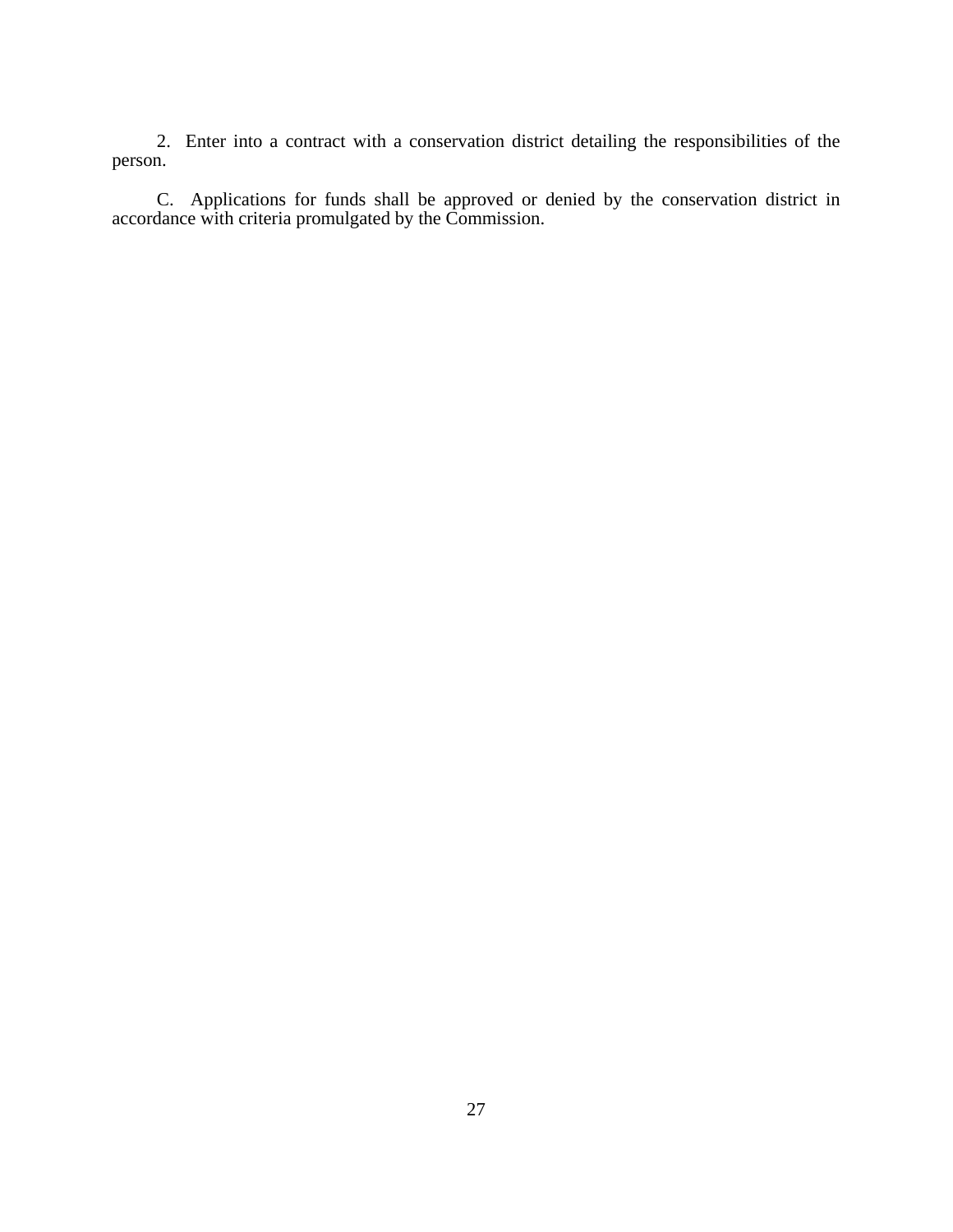### **§ 3-3-117. Financial or general obligation of state–Constitution of act.**

Nothing in this act<sup>1</sup> or in the contract executed pursuant to Section 3 of this act<sup>2</sup> shall be interpreted or construed to constitute a financial or general obligation of the state. No state revenue shall be used to guarantee or pay for any damages to property or injury to persons as a result of the provisions of this act or the contract.

Added by Laws 1998, c. 271, § 6, eff. July 1, 1998. <sup>1</sup>Title 27A, § 3-3-114 et seq.  ${}^{2}$ Title 27A, § 3-3-114.

### **PART 2. GOVERNING BODY**

## **§ 3-3-201. Directors**

 A. The governing body of the district shall consist of five (5) directors, elected or appointed as provided in the Conservation District Act.<sup>1</sup>

 B. 1. Three directors shall be elected for a term of three (3) years and shall be elected for staggered terms as provided by the Conservation District Act.

 2. The three elected directors' positions shall be designated as position number one, position number two and position number three by the Commission.

 3. To be eligible for election as a director of a conservation district, a person must be a registered voter in said district, and must be a cooperator of said district.

 C. Two directors for each district shall be appointed by the Commission to serve a term of two (2) years. The Commission shall issue a certificate of appointment to all appointed directors. Initially one director shall serve for a period of one (1) year and one director for a period of two (2) years.

 D. A director shall hold office until the director's successor or replacement has been elected or appointed, and qualified.

 E. Any director may be removed from office by the Commission, upon notice and hearing, for neglect of duty or for malfeasance in office.

 F. All vacancies in the office of an elected or appointed director shall be filled for the unexpired term by the Commission.

 G. Directors shall be entitled to be reimbursed by the district for actual expenses incurred in the official performance of their duties.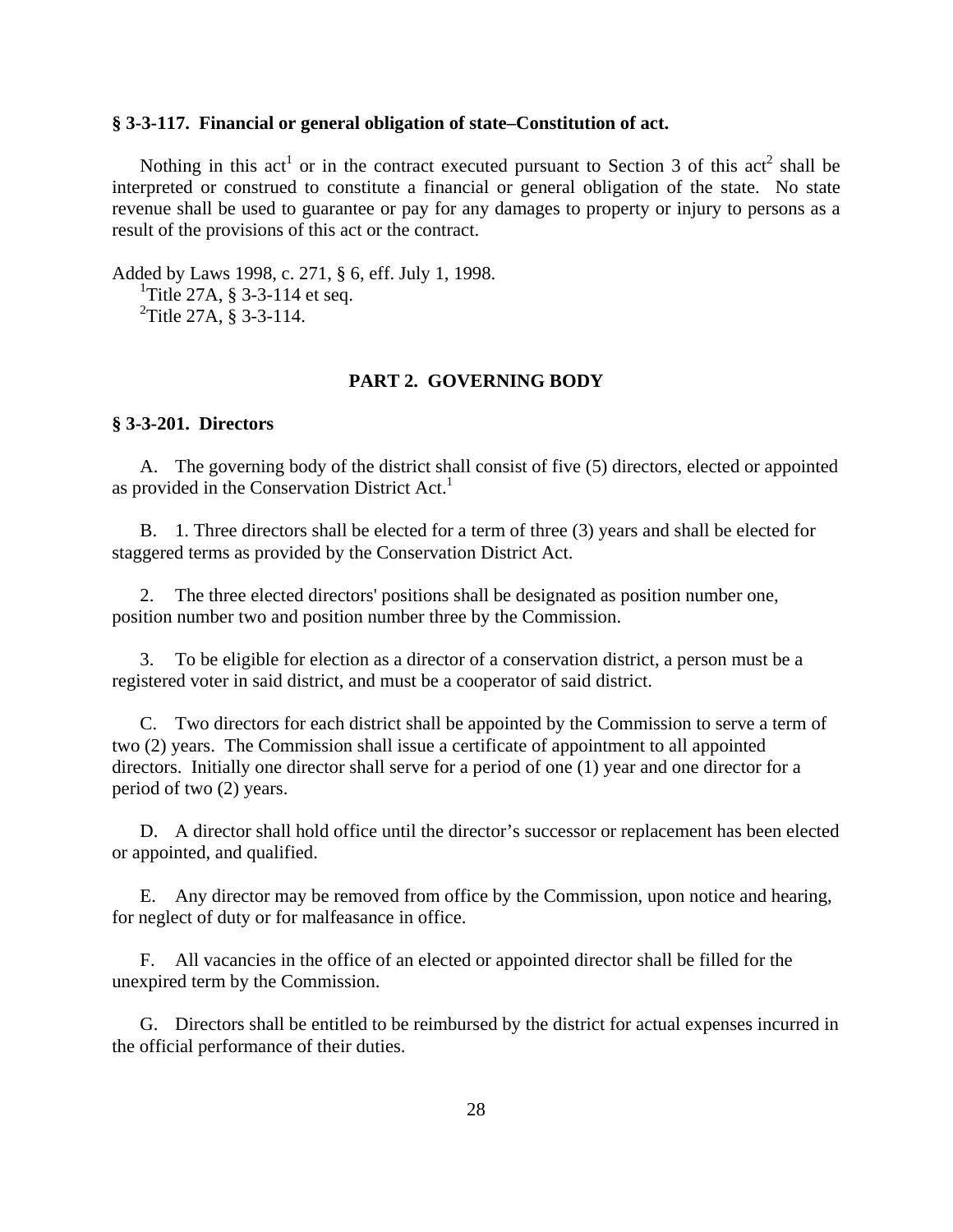H. District directors shall be paid a per diem of Twenty-five Dollars (\$25.00) per meeting for attending monthly district board meetings and for such other area and state meetings as are called by the Oklahoma Conservation Commission.

If any director shall, during his or her term of office as director, be elected or appointed to any county or state elective office, or if he or she shall file as a candidate for the nomination to be elected to any such other office, his or her office as director shall become vacant and the vacancy shall be filled by appointment of the Commission. Provided, that a district director may also serve on a board of education of a school district.

Amended by Laws 1999, c. 370, § 1, eff. Sept. 1, 1999. <sup>1</sup>Title 27A, § 3-1-101 et seq.

### **§ 3-3-202. Advisory committees**

 A. The board of directors shall appoint such advisory committees as may be needed to assure the availability of appropriate channels of communication to the board, to persons affected by district operations, and to local, regional, state and interstate special purpose districts and agencies responsible for community planning, zoning or other resource development activities.

 B. The district shall keep such committees informed of its work, and such advisory committees shall submit recommendations from time to time to the board of directors.

Laws 1971, c. 346, § 15-421, operative July 1, 1971. Renumbered from Title 82, § 1501-421 and amended by Laws 1993, c. 145, §§ 229, 359, eff. July 1, 1993.

# **PART 3. ELECTIONS**

### **§ 3-3-301. Date of election--Eligible voters**

 A. There shall be an election each year in every conservation district on the second Tuesday in March, which is hereby designated as Conservation District Day, to elect one director in each district.

B. All registered voters in a district shall be eligible to vote in such election.

Laws 1971, c. 346, § 15-403, operative July 1, 1972. Laws 1972, c. 50, § 1, eff. March 15, 1972. Renumbered from Title 82, § 1501-403 and amended by Laws 1993, c. 145, §§ 230, 359, eff. July 1, 1993.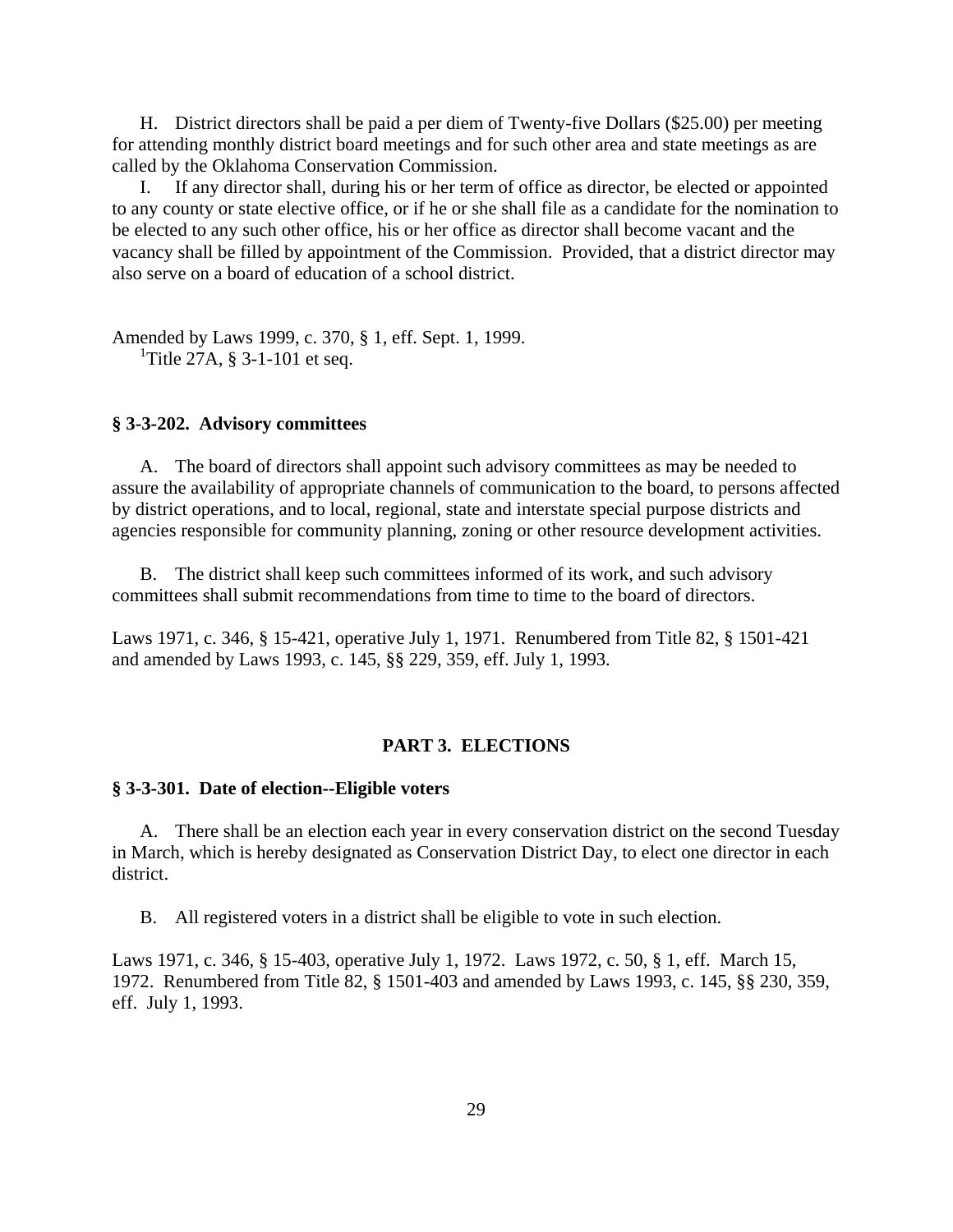### **§ 3-3-302. Notice of filing period**

 Each district shall give due notice of the filing period for election of district directors, during the first three (3) weeks in January, setting forth the period in which notifications and declarations of candidacy are to be filed.

 Due notice shall be given in each district of the election. The last publication of said notice shall be not less than five (5) days before the date of said election. Said notice shall set forth the purpose, time, date and polling places for said election.

Laws 1971, c. 346, § l5-405, operative July 1, 1971. Renumbered from Title 82, § 1501-405 and amended by Laws 1993, c. 145, §§ 231, 359, eff. July 1, 1993.

#### **§ 3-3-303. Filing period, notification and declaration of candidacy**

 Any person found eligible by the Commission to be elected a district director shall have his name placed on the official ballot, upon filing with the Commission a notification and declaration of candidacy, during the first two weeks in February. The notification and declaration shall be in the form prescribed by the Commission.

Laws 1971, c. 346, § 15-406, operative July 1, 1971. Renumbered from Title 82, § 1501-406 and amended by Laws 1993, c. 145, §§ 232, 359, eff. July 1, 1993.

### **§ 3-3-304. Election of directors**

A. The Commission shall designate the polling places in the district.

 B. The names of all candidates who have filed a proper notification and declaration and have been found eligible by the Commission within the time herein designated shall be printed, arranged in the alphabetical order of the surnames, upon ballots, with a square before each name and a direction to insert an "X" mark in the square before one name to indicate the voter's preference.

 C. The board of directors of said district shall certify the results of said election to the Commission, whereupon said Commission shall declare the candidate receiving the largest number of votes cast in such election, elected.

 D. When two or more candidates receive the same number of votes cast, a runoff election shall be held within thirty (30) days from date of the first election in the manner prescribed above.

 E. The Commission shall prescribe regulations for holding elections pursuant to the provisions of this section, pay for such elections, supervise the conduct thereof and shall publish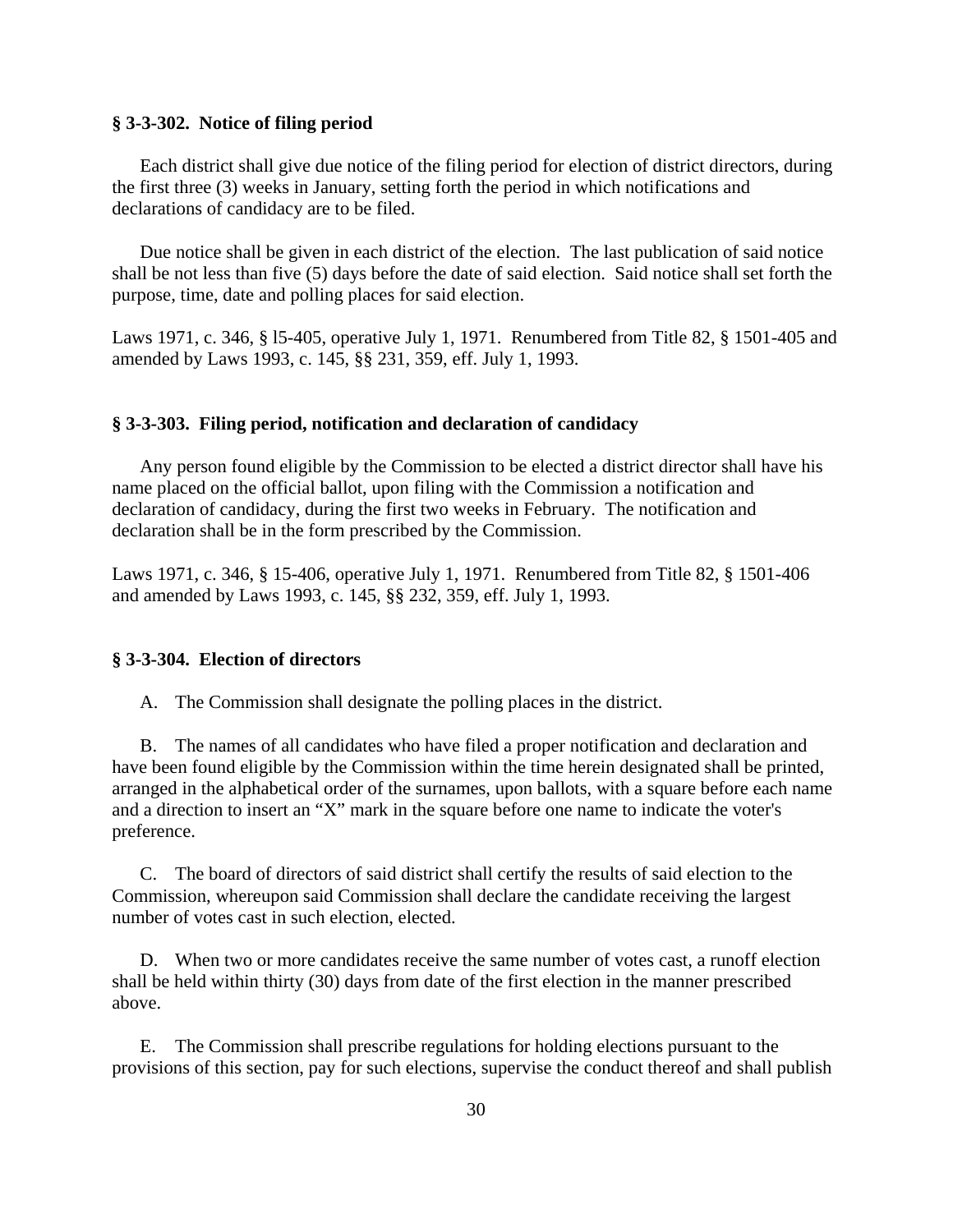the results thereof.

 F. When only one qualified person files a notification and declaration of candidacy for the office of director in a district as provided herein, no election shall be necessary and the Commission shall declare such person elected.

 G. The Commission shall issue a certificate to all elected directors signifying their election to the office of director of said district.

Laws 1971, c. 346, § 15-407, operative July 1, 1971. Renumbered from Title 82, § 1501-407 and amended by Laws 1993, c. 145, §§ 233, 359, eff. July 1, 1993.

# **PART 4. MISCELLANEOUS**

### **§ 3-3-401. Change of name**

 The name of any district may be changed by resolution of the board of directors thereof. Said resolution shall be submitted to the Commission, which shall present same to the Secretary of State who shall, if the Secretary of State finds that such name is not identical or so nearly similar to the name of another conservation district as to lead to confusion or uncertainty, file the resolution and issue a new certificate to the district showing the new name.

Laws 1971, c. 346, § 15-303, operative July 1, 1971. Renumbered from Title 82, § 1501-303 and amended by Laws 1993, c. 145, §§ 234, 359, eff. July 1, 1993.

#### **§ 3-3-402. Certificate of Secretary of State as evidence**

 In any suit, action or proceeding involving the validity or enforcement of, or relating to, any contract, proceeding or action of a district, the district shall be deemed to have been established in accordance with the provisions of the Conservation District  $Act<sup>1</sup>$  upon proof of the issuance of a certificate of organization to a soil conservation district or a soil and water conservation district by the Secretary of State. A copy of such certificate duly certified by the Secretary of State shall be admissible in evidence in any such suit, action or proceeding and shall be proof of the filing and contents thereof.

Laws 1971, c. 346, § 15-304, operative July 1, 1971. Renumbered from Title 82, 1501-304 and amended by Laws 1993, c. 145, §§ 252, 359, eff. July 1, 1993.

<sup>1</sup>Section 3-1-101 et seq. of this title.

### **§ 3-3-403. Filing, recording, certification--Fees and charges**

 A conservation district shall not be liable for any fees or charges in connection with the filing, recording or indexing, in the office of the county clerk of any county of this state, of any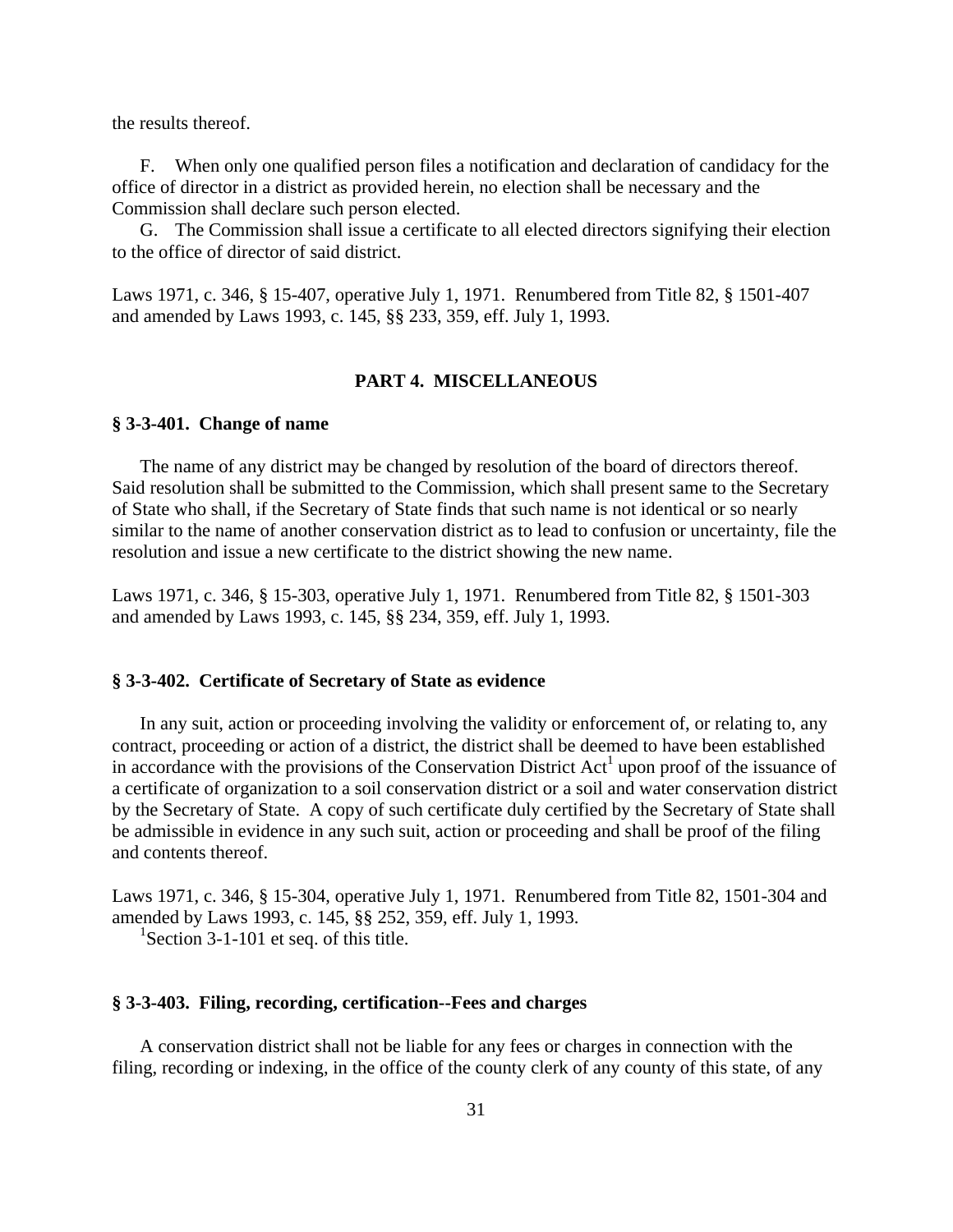instrument in favor of such district, or in connection with the certification, by such county clerk, of any copy of any instrument on file or of record in the office of such county clerk, desired by such district, but all such instruments presented by such district or the directors thereof for filing or recording shall be filed, recorded and indexed without charge, and such copies of instruments necessary by such district or the directors thereof shall be certified free of charge.

Laws 1971, c. 346, § 15-509, operative July 1, 1971. Renumbered from Title 82, § 1501-509 and amended by Laws 1993, c. 145, §§ 236, 359, eff. July 1, 1993.

### **3-3-404. County funds may be appropriated**

 In those counties of the state which contain in whole or in part a conservation district, the county excise board may, at it discretion, upon request of the directors of such conservation district, appropriate money from the county general fund for use by the district or districts serving the particular county from which the appropriation is made.

Laws 1971, c. 346, § 15-507, operative July 1, 1971. Renumbered from Title 82, § 1501-507 and amended by Laws 1993, c. 145, §§ 237, 359, eff. July 1, 1993.

### **§ 3-3-405. Fund created**

 There is hereby created a revolving fund to be known as the Small Watersheds Flood Control Fund. Said fund shall consist of all monies appropriated to, deposited in or credited to said fund.

Laws 1971, c. 346, § 15-701, operative July 1, 1971. Renumbered from Title 82, § 1501-701 by Laws 1993, c. 324, § 56, eff. July 1, 1993.

### **§ 3-3-406. Control**

 The Small Watersheds Flood Control Fund shall be under the control and supervision of the Oklahoma Conservation Commission, and shall be paid on its itemized form, which shall be audited by the said board and, upon final approval, vouchers which are payable from said fund shall be forwarded to the Director of State Finance, who shall audit the same and, upon approval thereof, warrants shall be issued according to law, and said warrants shall be paid by the State Treasurer from the said fund.

Laws 1971, c. 346, § 15-703, operative July 1, 1971. Renumbered from Title 82, § 1501-703 by Laws 1993, c. 324, § 56, eff. July 1, 1993.